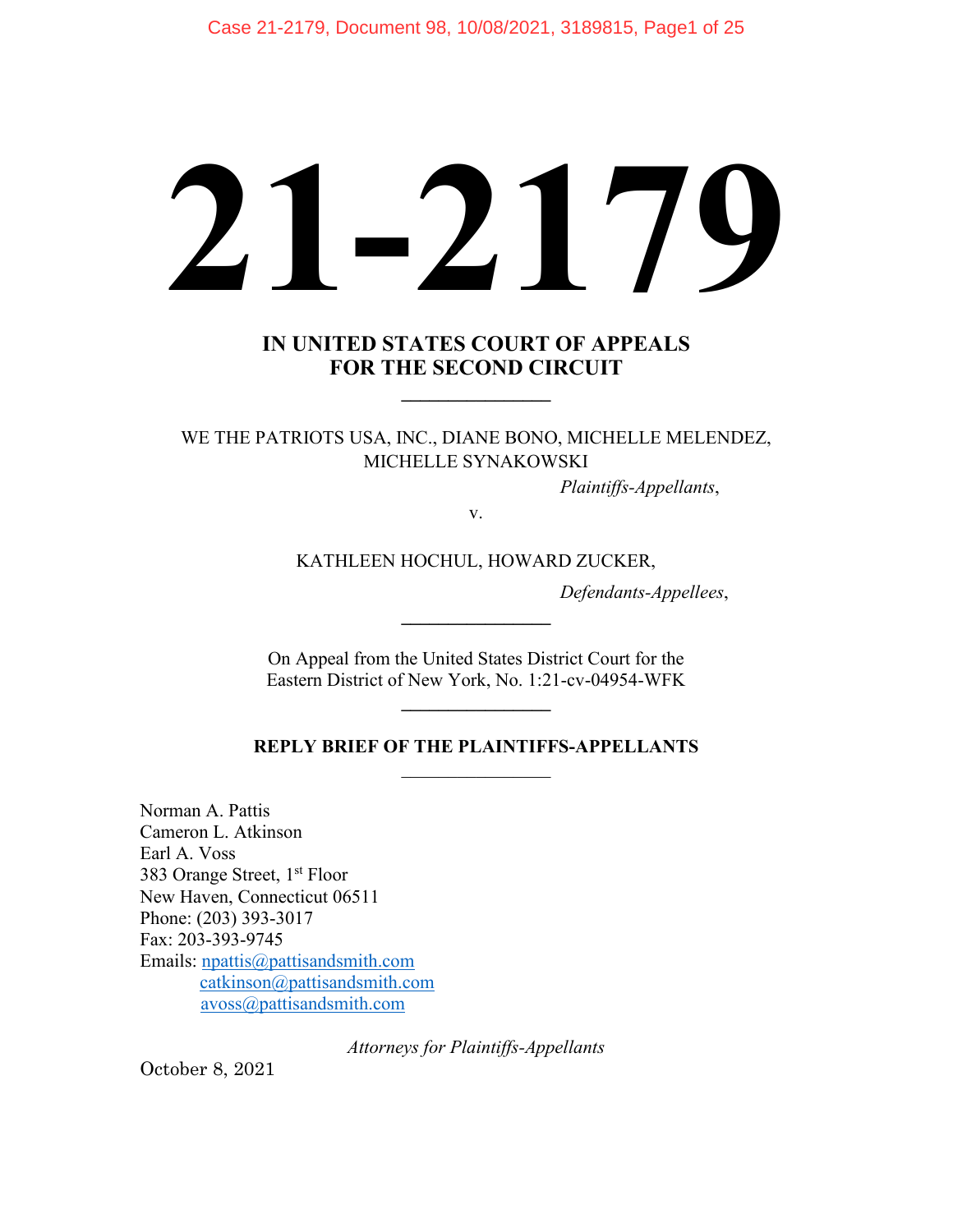# **TABLE OF CONTENTS**

| Neither This Court Nor The Supreme Court Have Upheld A Mandatory<br>Ι.        |
|-------------------------------------------------------------------------------|
| Vaccination Requirement Without A Religious Exemption In A Case Where         |
|                                                                               |
| New York State Health Regulation, Title 10, § 2.61 Creates A System Of<br>П.  |
| Individualized Exemptions That Vests Broad Power In Doctors And Employers,    |
| And The "Substantially Underinclusive" Test Does Not Provide An End Run       |
|                                                                               |
| New York Can Reach Herd Immunity In Its Healthcare Community<br>Ш.            |
| Without Eliminating Its Religious Exemption, Thus Failing The Narrow          |
|                                                                               |
| The Defendants' Accusation That The Plaintiffs Claim A Substantive Due<br>IV. |
| Process Right To Expose Themselves And Others To Infection Improperly         |
| Distorts The Plaintiffs' Claim And Fails To Address Its Merits At All. 16     |
|                                                                               |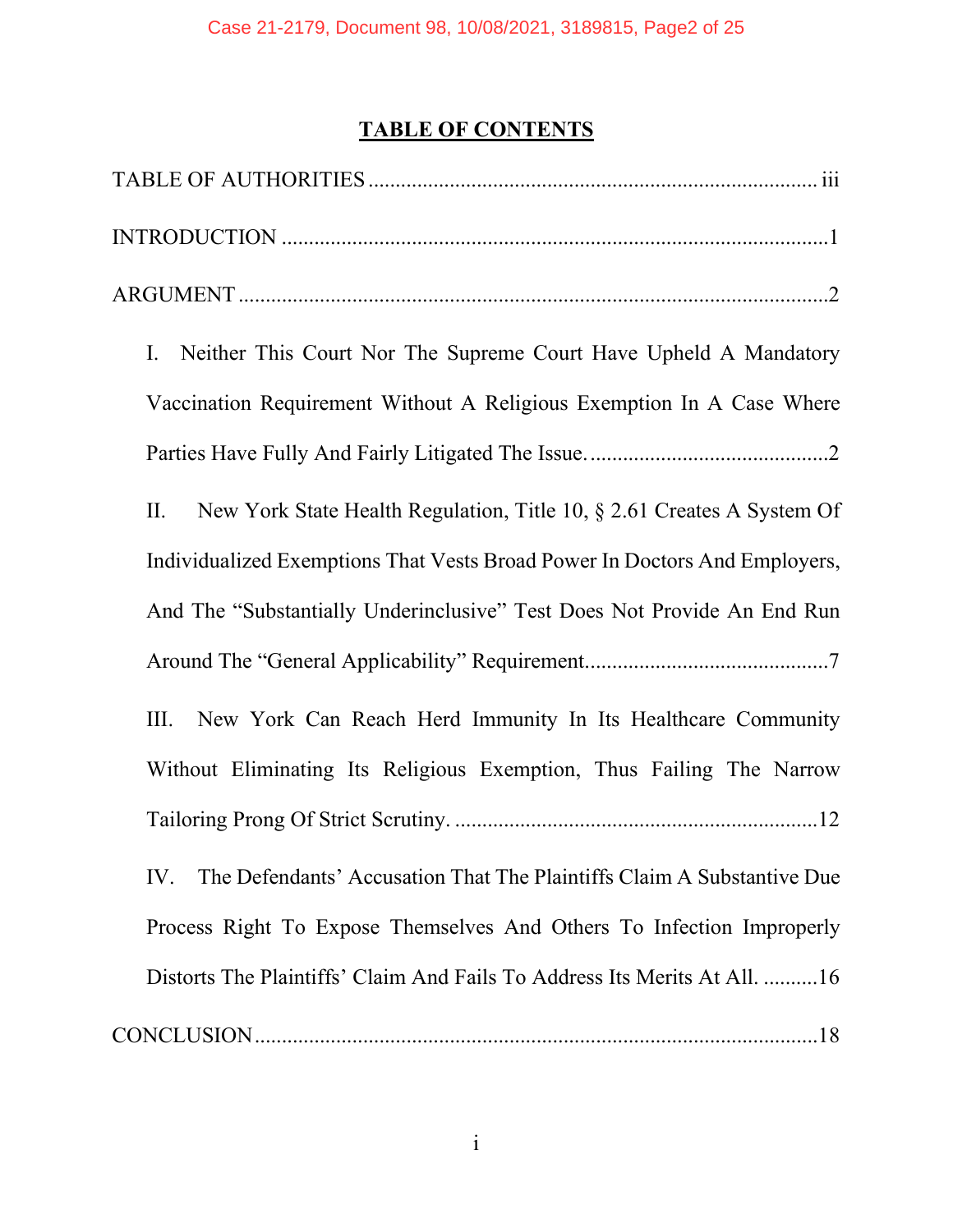## [CERTIFICATE OF COMPLIANCE WITH TYPE-VOLUME LIMITATION](#page-23-0)

|--|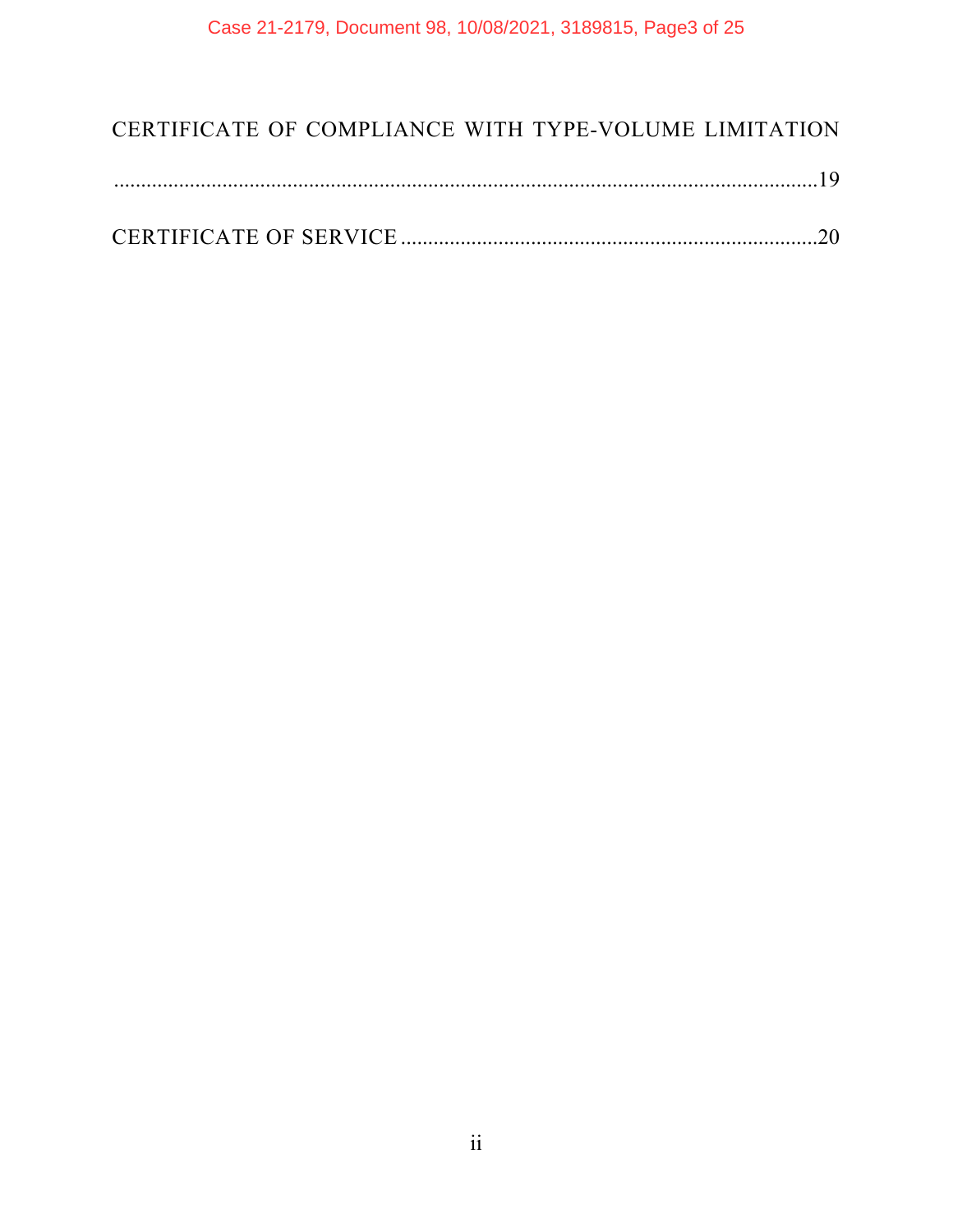## **TABLE OF AUTHORITIES**

## <span id="page-3-0"></span>**Cases**

*Central Rabbinical Cong. v. New York City Dep't of Health & Mental Hygiene*,

| Church of the Lukumi Babalu Aye, Inc. v. City of Hialeah, 508 U.S. 520 (1993)  5 |
|----------------------------------------------------------------------------------|
| Cruzan v. Director, Missouri Department of Health, 497 U.S. 261 (1990)16         |
| Emp. Div., Dep't of Hum. Res. Of Oregon v. Smith, 494 U.S. 872 (1990) 4          |
| Fulton v. City of Philadelphia, Pennsylvania, 141 S.Ct. 1868 (Jun. 17, 2021) 9   |
|                                                                                  |
|                                                                                  |
|                                                                                  |
|                                                                                  |
|                                                                                  |
|                                                                                  |
| Roman Catholic Diocese of Brooklyn v. Cuomo, 141 S.Ct. 63 (2020)  1, 10, 11, 17  |
|                                                                                  |
|                                                                                  |
| Workman v. Mingo County Bd. of Educ., 419 Fed.Appx. 348 (4th Cir. 2011) 6        |
|                                                                                  |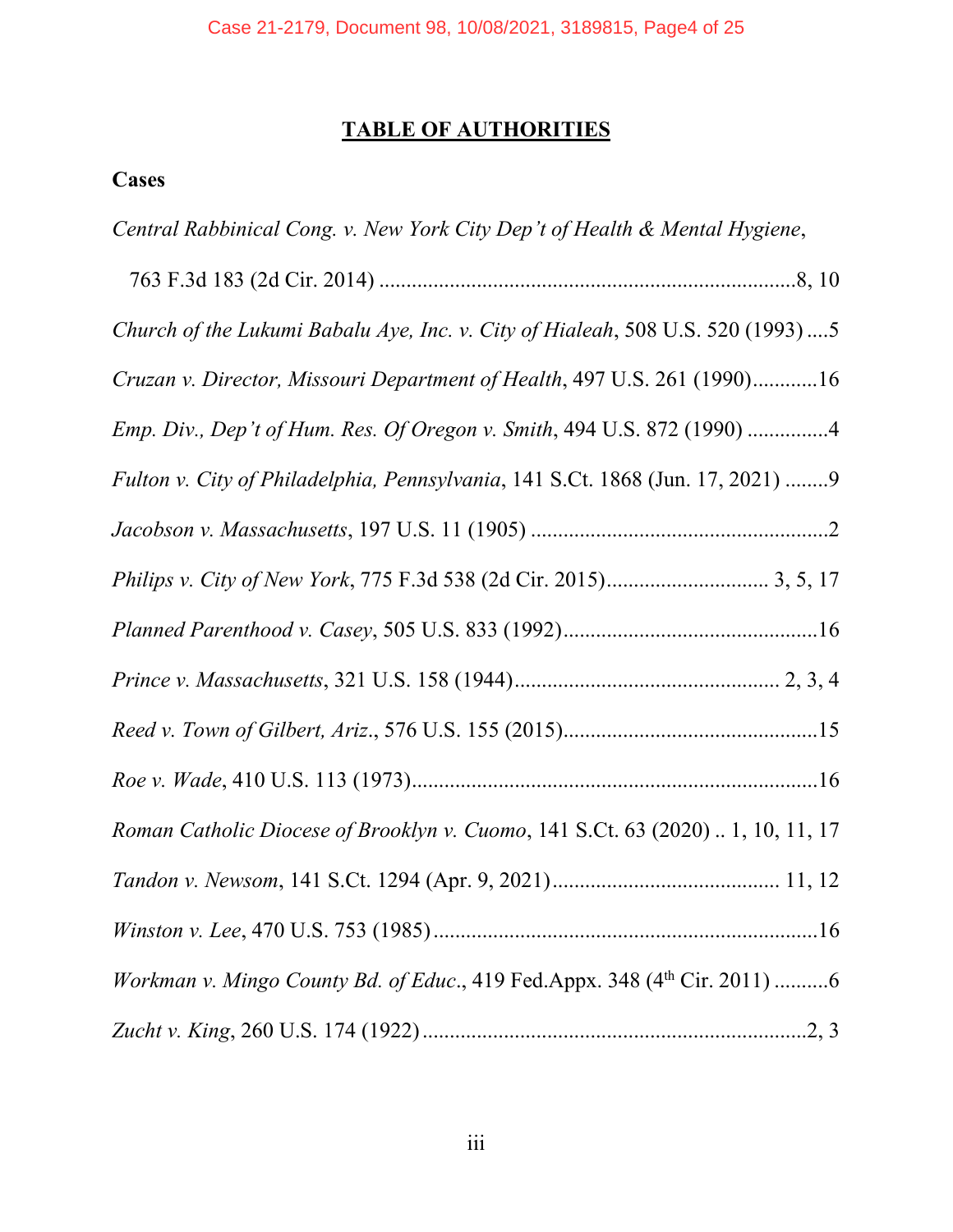# **Other Authorities**

New York State Health Regulation, Title 10, § 2.61....................................... passim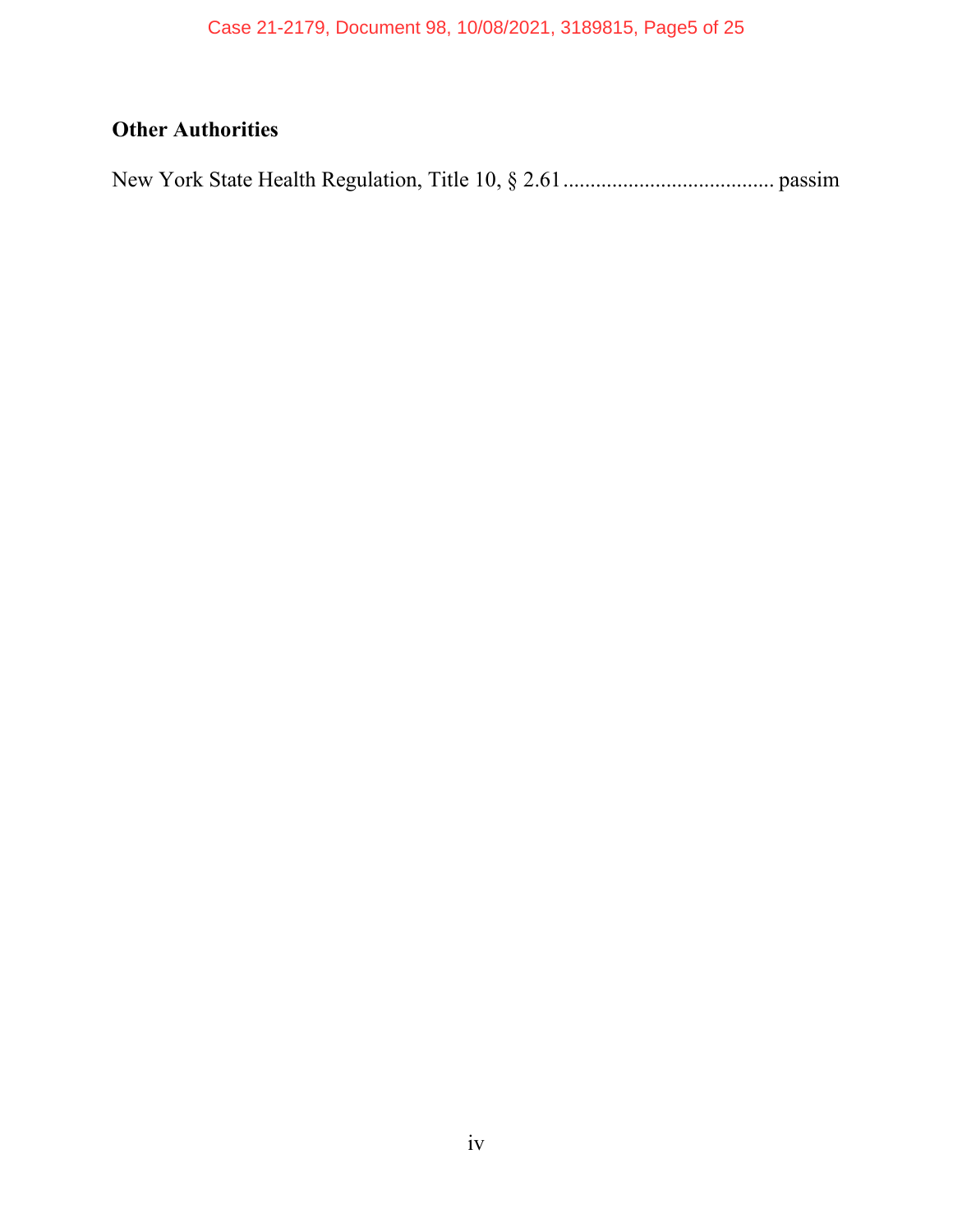#### **INTRODUCTION**

<span id="page-5-0"></span>The Constitution does not contain a public health exception. While courts have been deferential to public health measures during the ongoing COVID-19 pandemic, they cannot allow the Constitution to go on a permanent sabbatical. *Roman Catholic Diocese of Brooklyn v. Cuomo*, 141 S.Ct. 63, 70 (2020) (Gorsuch, J. concurring). The Defendants, however, seek the continuation of its sabbatical with respect to New York State Health Regulation, Title 10, § 2.61, which imposes a COVID-19 vaccination mandate on New York healthcare workers that allows for medical, but not religious, exemptions.

The Supreme Court has gradually curtailed the deference shown to state policymakers when they infringe on constitutional liberties, particularly in First Amendment free exercise cases. It has also made clear that its prior precedents do not establish exceptions to normal rules of constitutional analysis. The Defendants have failed to show that § 2.61 passes muster under well-established Supreme Court precedent, and the Plaintiffs respectfully ask the Court to reverse the district court's denial of their motion for a preliminary injunction.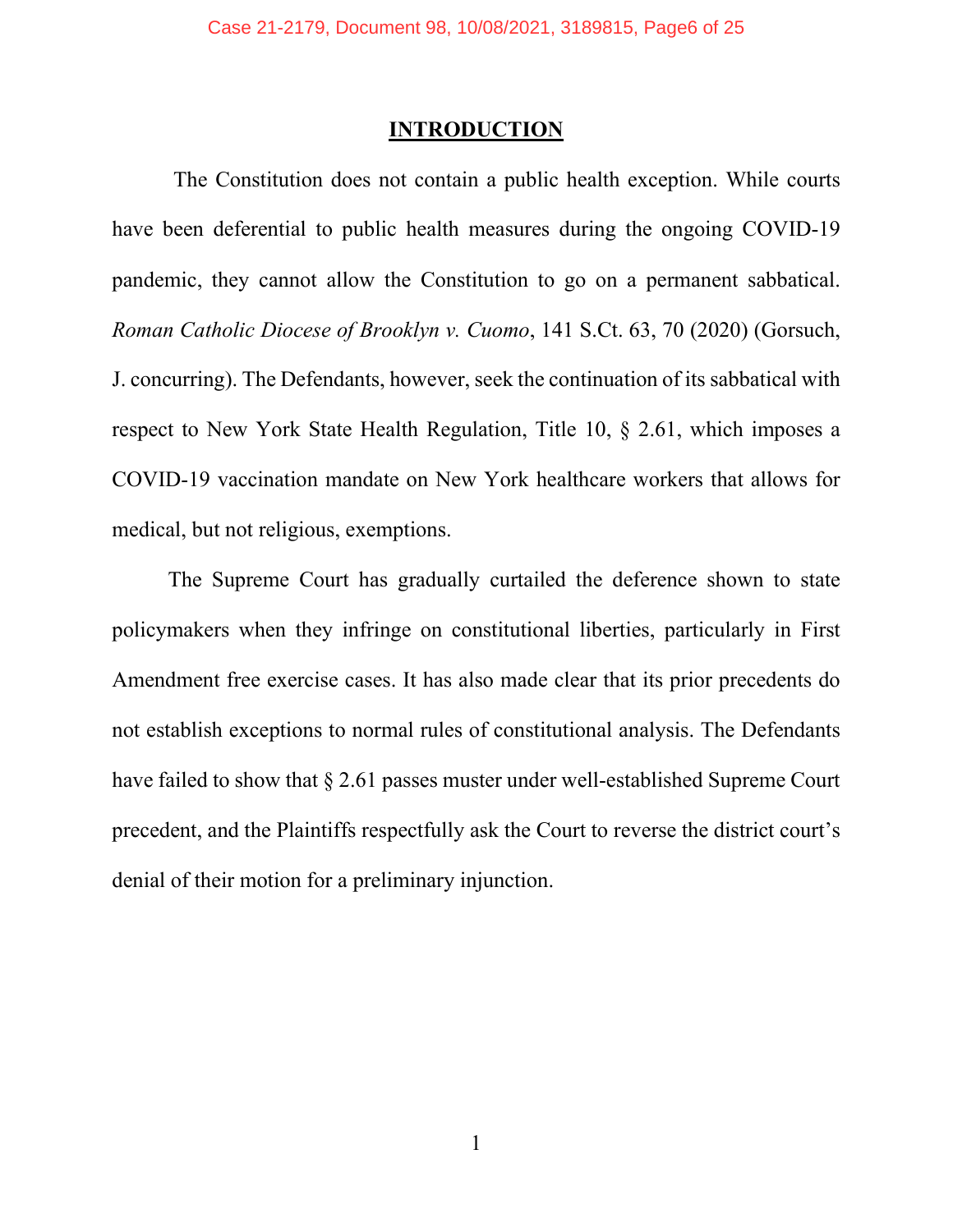#### **ARGUMENT**

## <span id="page-6-1"></span><span id="page-6-0"></span>**I. Neither This Court Nor The Supreme Court Have Upheld A Mandatory Vaccination Requirement Without A Religious Exemption In A Case Where Parties Have Fully And Fairly Litigated The Issue.**

The Defendants boldly assert that courts have long upheld mandatory vaccination mandates, but they fail to cite a single Supreme Court case or a single case from this Court where parties fully and fairly litigated a Free Exercise challenge to a mandatory vaccination requirement. *See* Br. For Appellees (Br) at 36-40. No such case exists.

To support their assertion, the Defendants first turn to familiar Supreme Court precedents in public health cases: *Jacobson v. Massachusetts*, 197 U.S. 11 (1905); *Zucht v. King*, 260 U.S. 174 (1922); and *Prince v. Massachusetts*, 321 U.S. 158 (1944). Br. at 36-37. Their reliance falters because none of these cases actually considered Free Exercise challenges.

In *Jacobson*, the Supreme Court considered and rejected a challenge to Boston's smallpox vaccination mandate that only stated claims of generalized liberty under the Fourteenth Amendment, that the mandate violated the preamble of the federal Constitution, and that the mandate violated the spirit of the Constitution. 197 U.S. at 13-14. Although the Defendants make much of the fact the Supreme Court held that the mandate did not violate "any right given or secured by the Constitution," *see id.* at 25-26, they fail to consider that the Supreme Court had not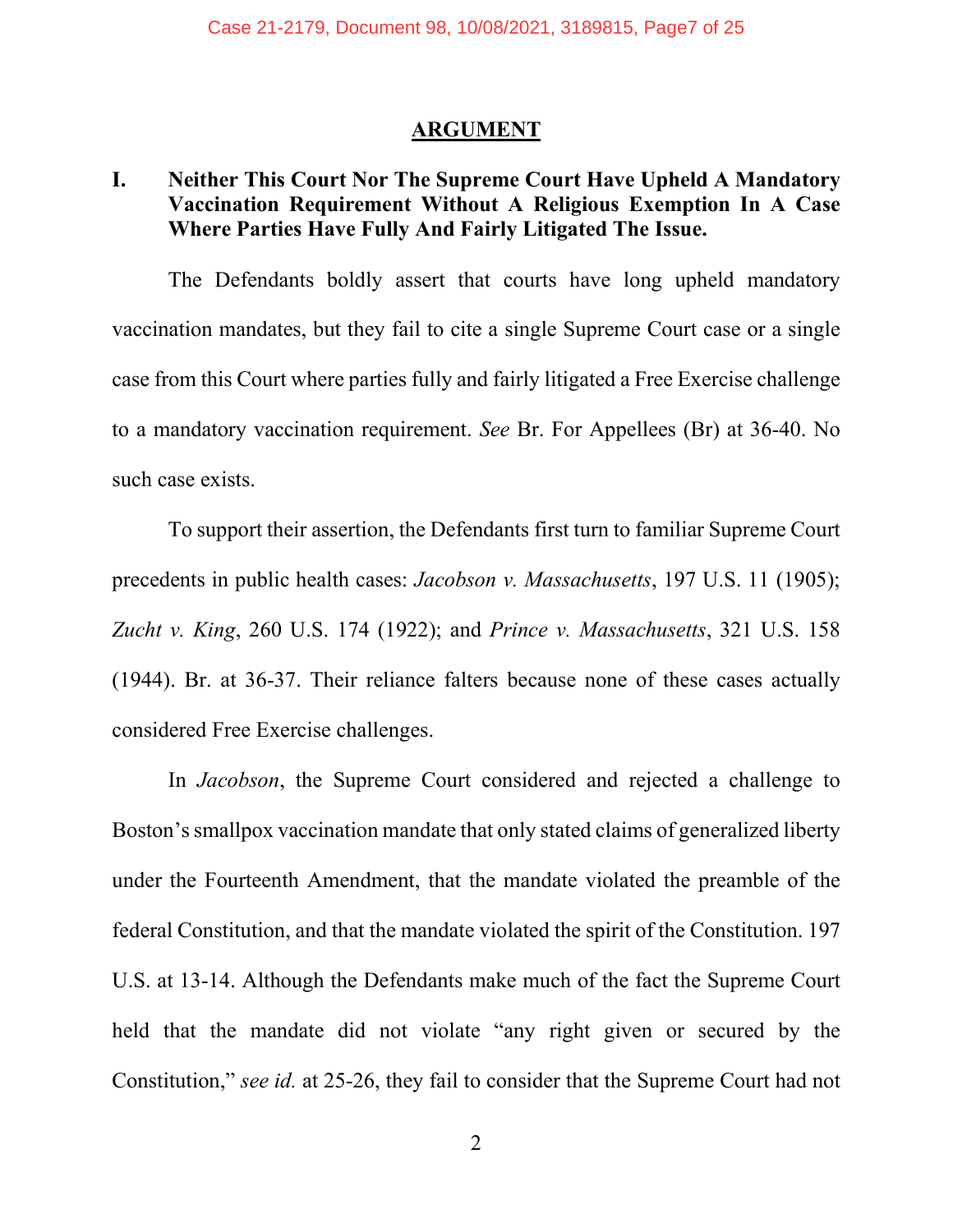incorporated the Bill of Rights against the states or developed an unenumerated rights jurisprudence before deciding *Jacobson*. Thus, the universe of "rights given or secured by the Constitution" in *Jacobson* did not include the First Amendment's Free Exercise Clause or fundamental unenumerated rights under the Fourteenth Amendment.

In *Zucht*, the Supreme Court rejected a challenge that a mandatory school vaccination mandate deprived a plaintiff of her liberty without due process of law. 260 U.S. at 175. After summarily rejecting the plaintiff's Fourteenth Amendment due process claim by simply citing *Jacobson*, the Supreme Court also rejected the possibility of an unreasonable classification challenge under the Fourteenth Amendment's Equal Protection Clause. *Id*. at 176-77. As in their treatment of *Jacobson*, the Defendants fail to consider that the First Amendment had not been incorporated against the states at the time the Supreme Court decided *Zucht* and that the Supreme Court had not developed its modern unenumerated rights jurisprudence.<sup>[1](#page-7-0)</sup>

In *Prince*, the Supreme Court considered whether Massachusetts labor laws prohibiting children from passing out religious literature violated the First

<span id="page-7-0"></span><sup>1</sup> This Court already recognized *Jacobson*'s shortcomings as a precedent that controlled cases stating free exercise claims because the Free Exercise Clause had not been incorporated against the states. *Philips v. City of New York*, 775 F.3d 538, 543 (2d Cir. 2015).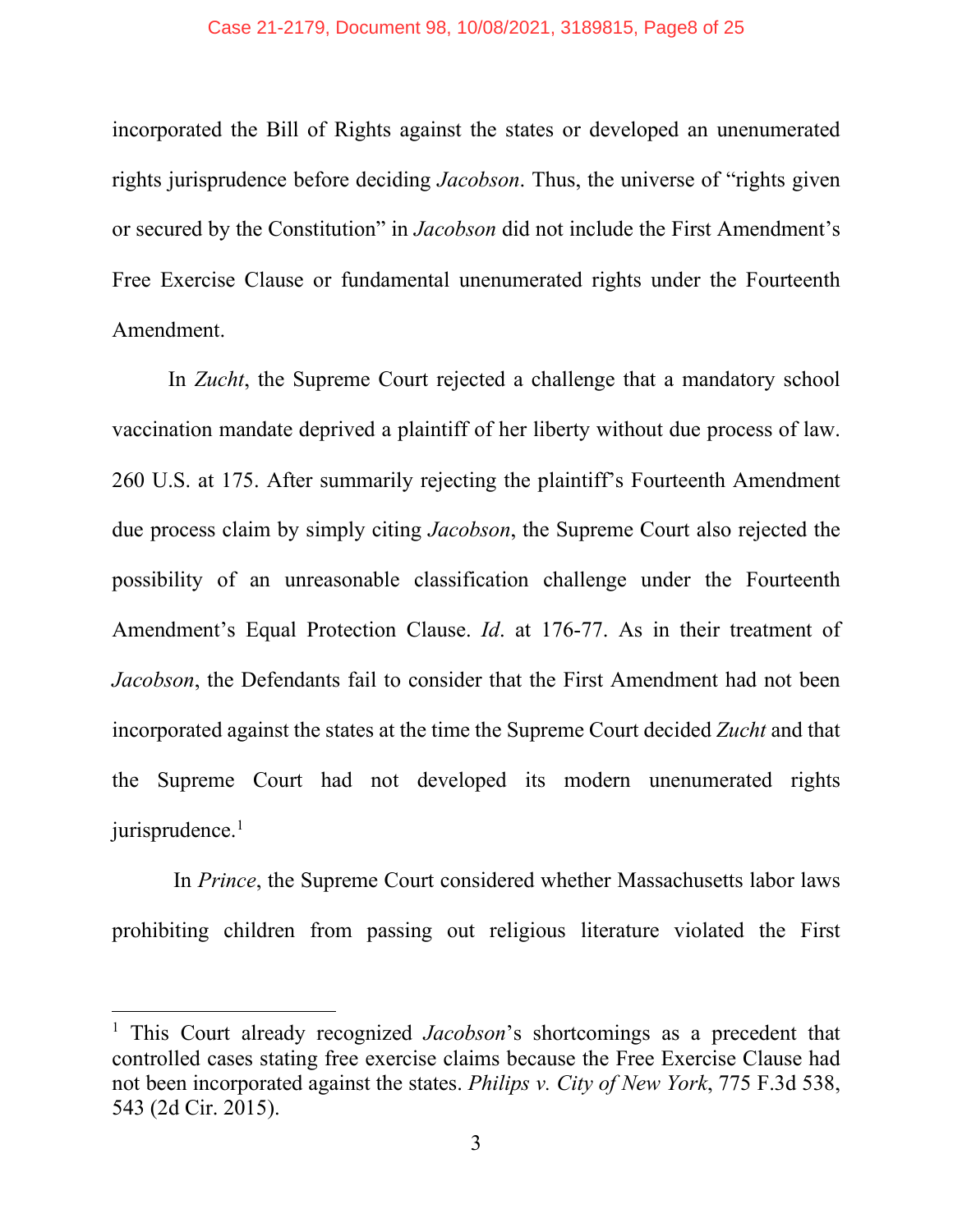Amendment Free Exercise Clause. 321 U.S. at 160. In the process of arriving at its conclusion that they did not, *see id*. at 270, the Supreme Court stated in dicta that "[t]he right to practice religion freely does not include liberty to expose the community or the child to communicable disease of the latter to ill health or death." *Id*. at 166-67. The Defendants hold this statement up as evidence that "[c]ourts have specifically recognized that generally applicable vaccination requirements do not infringe on religious liberties." Br. at 37. Their argument, however, falters because the Supreme Court did not consider or decide such a serious question in a fully and fairly litigated proceeding, and it made the statement almost 50 years before it developed the "generally applicable" standard for free exercise claims. To assign controlling weight to dicta that has since been replaced would strain logic and the principles of full and fair adversarial litigation that underly the American legal system.

Likewise, the Defendants point to *Emp. Div., Dep't of Hum. Res. Of Oregon v. Smith*, 494 U.S. 872 (1990) as containing similar dicta. Br. at 37. They misapprehend *Smith*'s language though. In the particular passage that the Defendants rely on from *Smith*, the Supreme Court rejected a proposed constitutional test that would deem "*presumptively invalid*, as applied to the religious objector, every regulation of conduct that does not protect an interest of the highest order." *Smith*, 494 U.S. at 888 (emphasis in original). The *Smith* Court then enumerated civic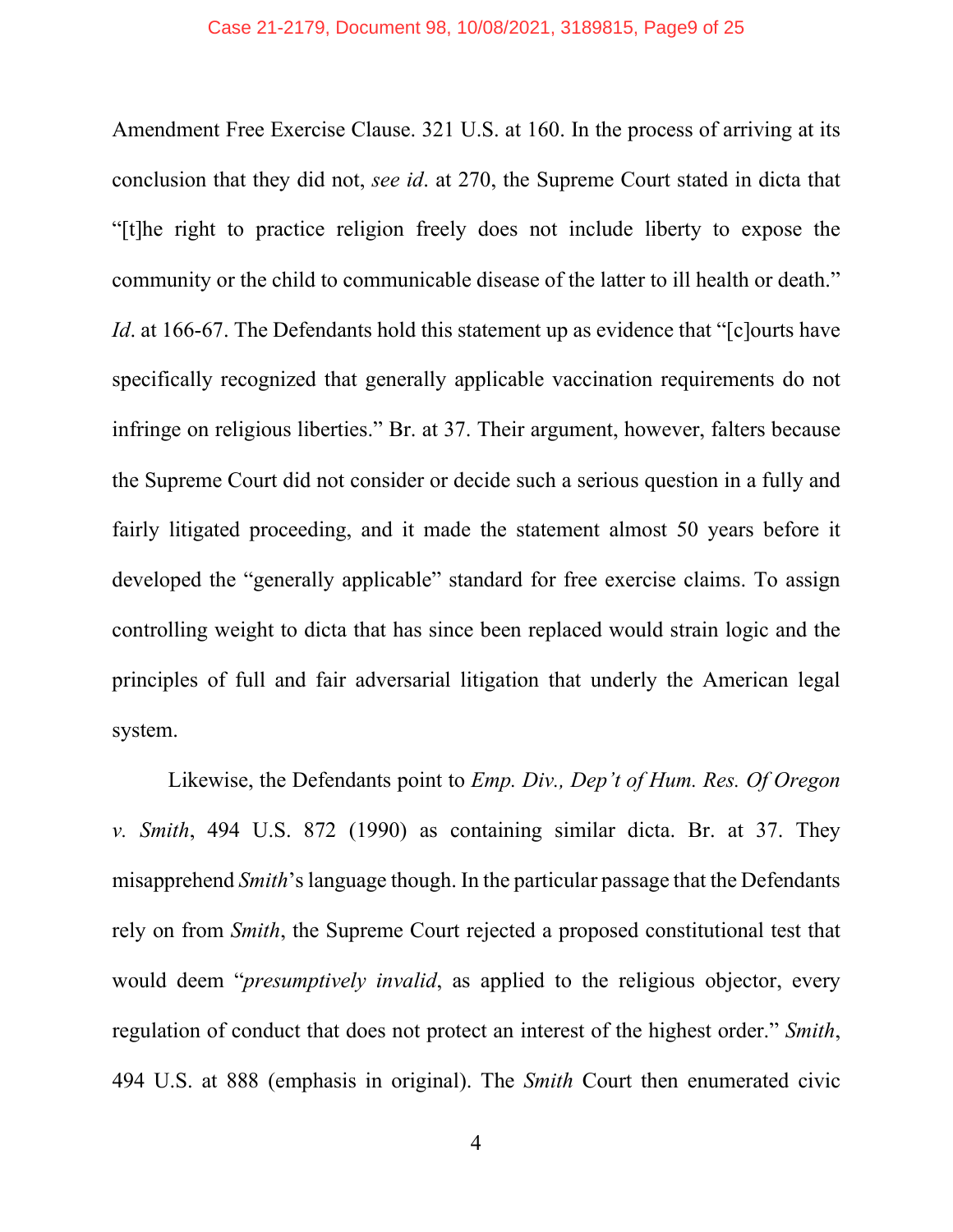obligations that would cease to exist under this constitutional rule and named "compulsory vaccination laws" as one. *Id*. at 888-89. It, however, never uttered dicta on whether compulsory vaccination laws would fail the "general applicability" test that it created in *Smith*. Thus, the Defendants' reliance on *Smith* sorely misconstrues what the Supreme Court actually did and said.

The Defendants then turn to circuit court precedent from this Court and the Fourth Circuit. Br. at 37-39. First, they argue that this Court definitively settled the question of whether mandatory vaccination regulations that do not allow religious exemptions violate the Free Exercise Clause in *Philips v. City of New York*, 775 F.3d 538 (2d Cir. 2015). *Philips* did not concern a vaccination mandate directly, but rather a temporary exclusion of unvaccinated children from school during a chickenpox outbreak, which this Court found to be constitutional. *Philips*, 775 F.3d at 543. This Court stated in dicta that "New York could constitutionally require all children be vaccinated in order to attend public school. New York law goes beyond what the Constitution requires by allowing an exemption for parents with genuine and sincere religious beliefs." *Id*. at 543. It, however, also stated that the Supreme Court's dicta in *Prince* was "consonant" with the neutrality and general applicability tests established by *Church of the Lukumi Babalu Aye, Inc. v. City of Hialeah*, 508 U.S. 520, 531 (1993). *Id*. at 543. Thus, despite its dicta and contrary to the Defendants' assertion, this Court never categorically relieved the Defendants of their obligations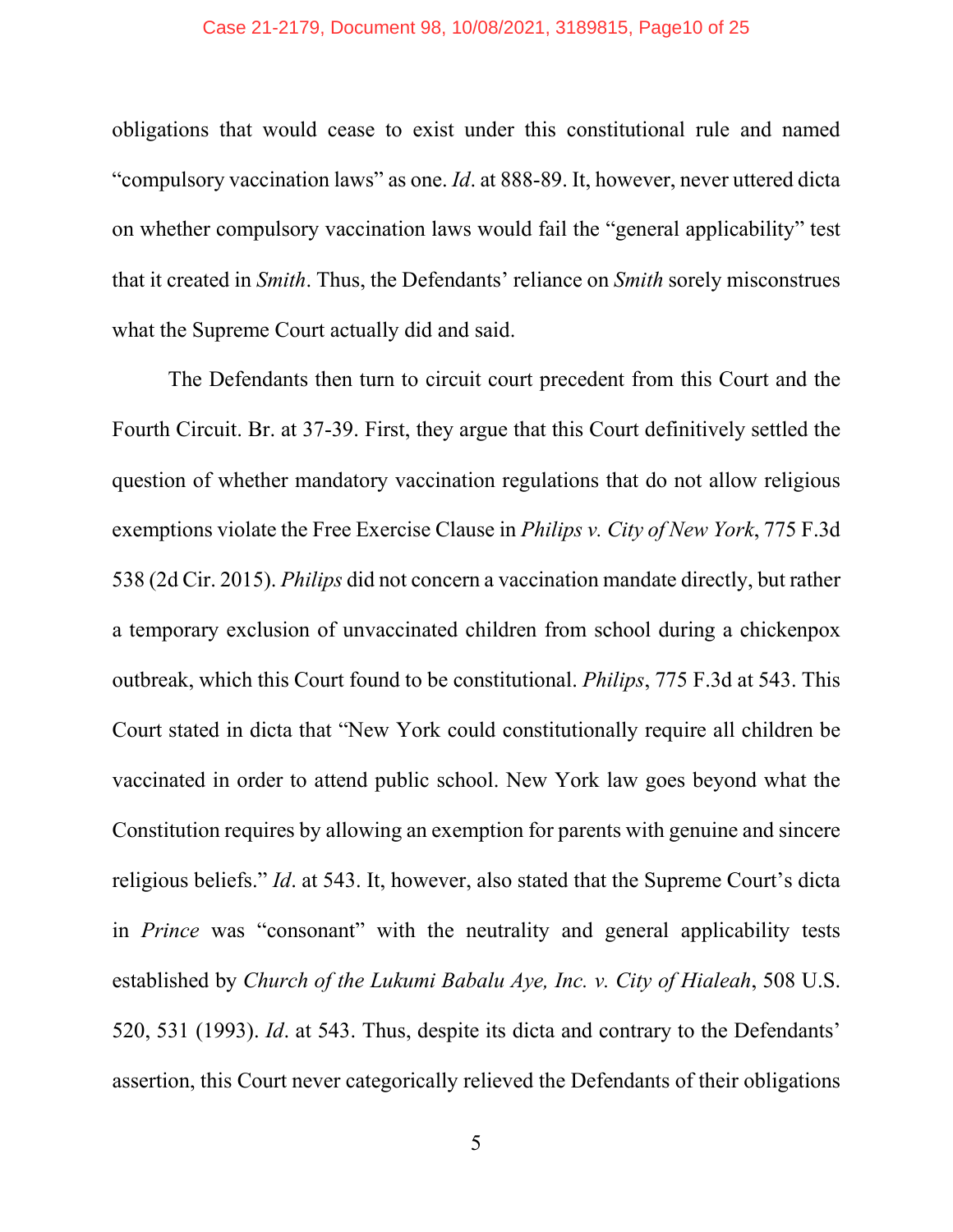#### Case 21-2179, Document 98, 10/08/2021, 3189815, Page11 of 25

to comply with the "neutrality" and "general applicability" requirements of modern Free Exercise jurisprudence, much less considered a vaccination mandate that allowed secular exemptions but not religious ones.

The Defendants then turn to an unpublished Fourth Circuit opinion,<sup>[2](#page-10-0)</sup> *Workman v. Mingo County Bd. of Educ.*, 419 Fed.Appx. 348 (4<sup>th</sup> Cir. 2011). In *Workman*, the Fourth Circuit considered a challenge to West Virginia's mandatory vaccination laws on multiple grounds, including that they substantially burdened the free exericse of religion. 419 Fed.Appx at 352-354. The *Workman* plaintiff claimed that West Virginia's denial of her child's medical exemption violated her First Amendment right to free exercise, but the Fourth Circuit does not articulate the basis for her argument.<sup>[3](#page-10-1)</sup> *Id*. at 351. The Fourth Circuit assumed that strict scrutiny applied and held that *Jacobson* and *Prince* compelled the conclusion that mandatory school vaccination did not violate the First Amendment's Free Exercise Clause. *Id*. at 353- 54.

The Fourth Circuit, however, did not analyze *Jacobson*'s historical context or *Prince* as only providing dicta – an analysis that this Court conducted in *Philips*.

<span id="page-10-0"></span><sup>&</sup>lt;sup>2</sup> Unpublished Fourth Circuit opinions are not binding precedent within the Fourth Circuit. *Workman v. Mingo County Bd. of Educ.*, 419 Fed.Appx 348, 350 (4th Cir. 2011). 3 The *Workman* plaintiff does not appear to have raised a "general applicability"

<span id="page-10-1"></span>argument, relying instead on a hybrid rights argument. *Workman*, 419 Fed.Appx at 353.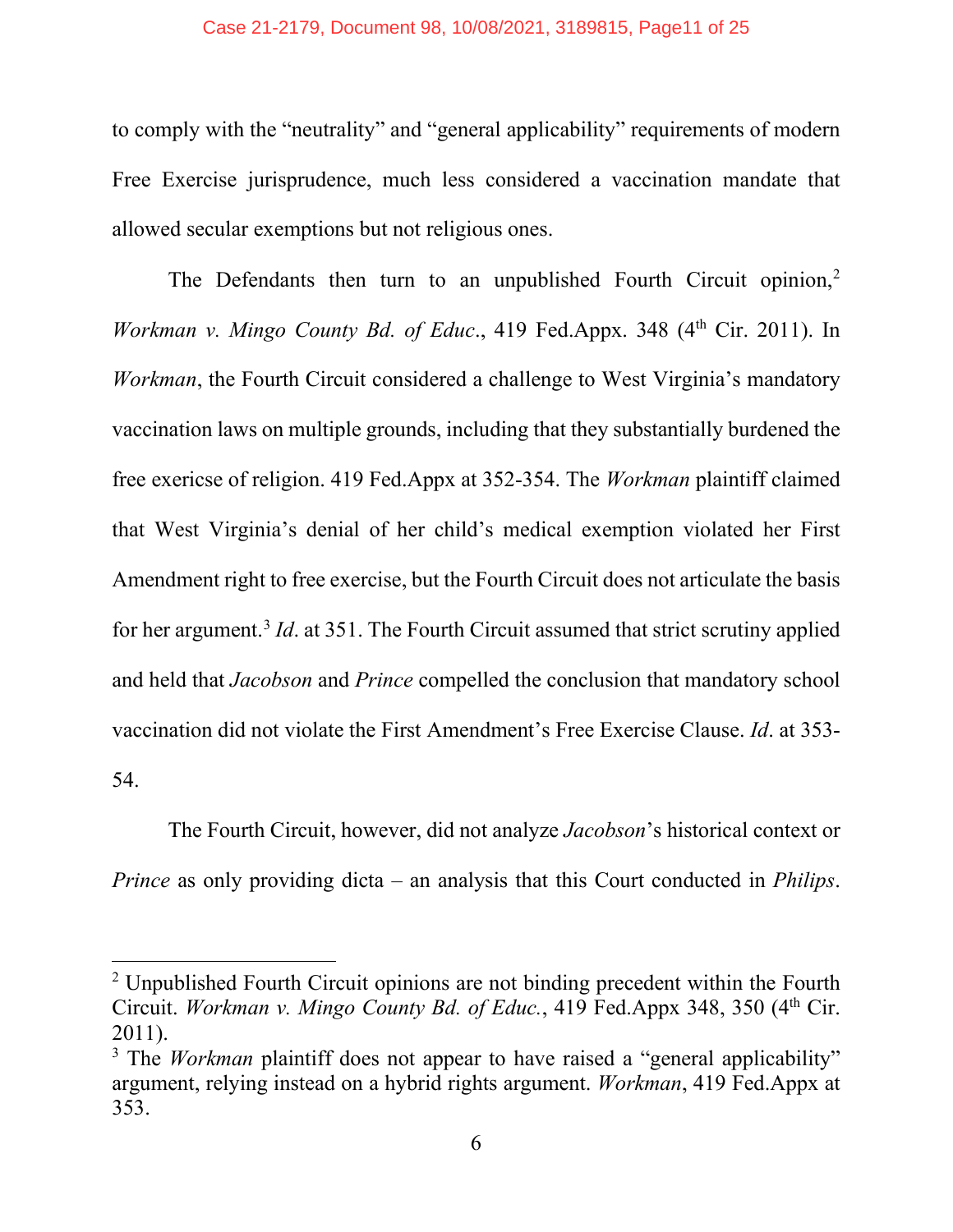Candidly, it had no reason to do so as the case did not present even the possibility of a "general applicability" challenge to the vaccination mandate at issue. Thus, *Workman* provides no support to the Defendants in the context of the case before this Court because of the drastic differences in the claims raised and subsequent Supreme Court precedent.

The cases that the Defendants cite for the proposition that vaccination mandates that provide medical exemptions but not religious ones are constitutional do not constitute settled law. Instead, they point to an inevitable conclusion. No federal court of appeals has considered, after full and fair litigation, whether vaccination mandates that provide medical exemptions but not religious ones are constitutional. Thus, the Court should discount the Defendants' claim that settled law dooms the Plaintiffs' claims.

## <span id="page-11-0"></span>**II. New York State Health Regulation, Title 10, § 2.61 Creates A System Of Individualized Exemptions That Vests Broad Power In Doctors And Employers, And The "Substantially Underinclusive" Test Does Not Provide An End Run Around The "General Applicability" Requirement.**

Contrary to the Defendants' assertions, New York State Health Regulation, Title 10, § 2.61 creates a system of individualized exemptions while excluding religious exemptions. Any limitations that it places on doctors and employers are ambiguous, leaving plenty of room for medical exemptions outside of federally recognized contraindications and precautions. The Defendants also seek to use this Court's holding in *Central Rabbinical Cong. v. New York City Dep't of Health &*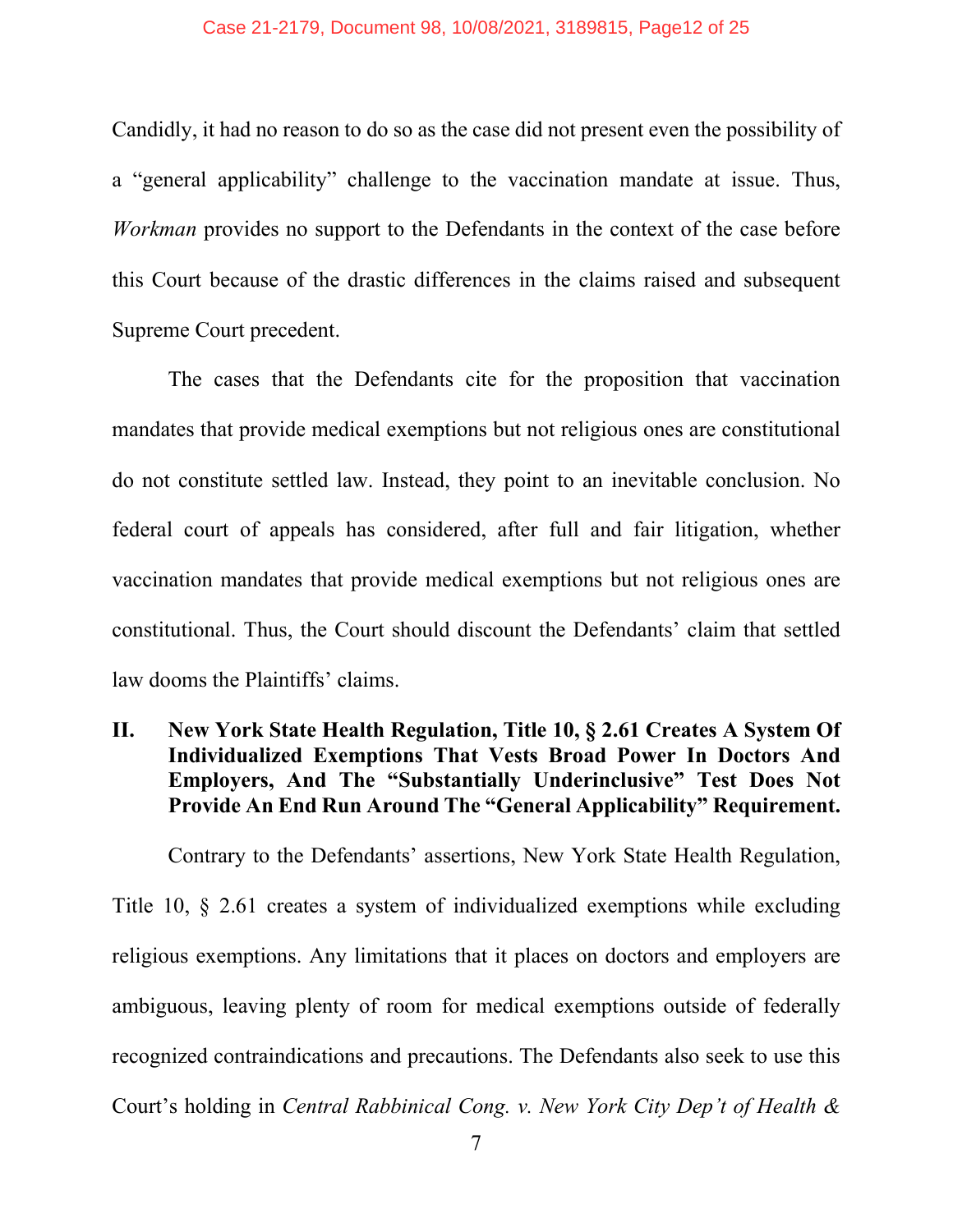*Mental Hygiene*, 763 F.3d 183 (2d Cir. 2014) to create an end run around the Free

Exercise Clause's "General Applicability" requirement.

The operative language of § 2.61 belies the Defendants' assertions that it does

not create a system of individualized medical exemptions:

any licensed physician or certified nurse practitioner certifies that immunization with COVID-19 vaccine is detrimental to the health of member of a covered entity's personnel, based upon a preexisting health condition, the requirements of this section relating to COVID-19 immunization shall be inapplicable only until such immunization is found no longer to be detrimental to such personnel member's health. The nature and duration of the medical exemption must be stated in the personnel employment medical record, or other appropriate record, and must be in accordance with generally accepted medical standards, (see, for example, the recommendations of the Advisory Committee on Immunization Practices of the U.S. Department of Health and Human Services).

## APP.17,  $\S$  2.61(d)(1).

While this language instructs doctors and employers to consider guidance from the federal government, it does not confine them to adhering just to that guidance despite the Defendants' claim that it does and for good reason. Br. at 46- 47. The CDC only lists two contraindications to COVID-19 vaccines: (1) "Severe allergic reaction (e.g., anaphylaxis) after a previous dose or to a component of the COVID-19 vaccine…," and (2) "[i]mmediate allergic reaction of any severity to a previous dose or known (diagnosed) allergy to a component of the COVID-19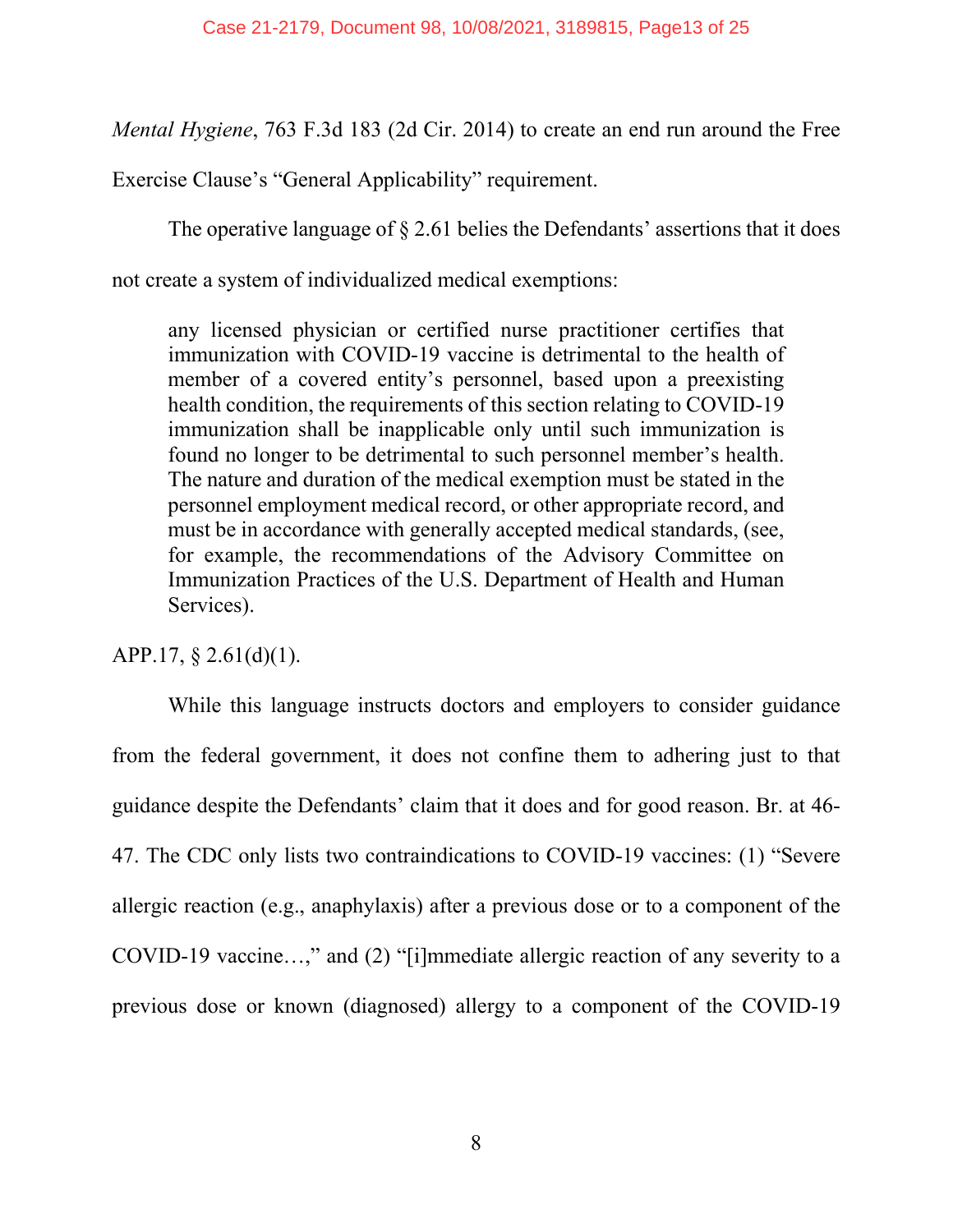vaccine."[4](#page-13-0) It also states that people who have precautions to the COVID-19 vaccine "can and should be administered vaccine."<sup>[5](#page-13-1)</sup>

The CDC's guidance leaves no room for doctors to assess a patient's other medical conditions such as heart complications and other cardiovascular conditions. The plain language of § 2.61, however, does provide doctors and employers the flexibility to medically exempt patients and employees based on their individual medical conditions in accordance with "generally accepted medical standards."

In *Fulton v. City of Philadelphia, Pennsylvania*, 141 S.Ct. 1868, 1877 (Jun. 17, 2021), the Supreme Court reaffirmed the individualized exemption definition that it adopted in *Smith*: An individualized exemption system permits "the government to grant exemptions based on the circumstances underlying each application." § 2.61 indisputably provides for a state-mandated individualized exemption process and charges employers and doctors with administering it under the Defendants' supervision. APP.17,  $\S$  2.61(f). The mandated process requires both employers and doctors to look at the circumstances underlying each application. If the reason for the application is religious in nature,  $\S$  2.61 mandates its denial categorically. If the reason for the application is medical, § 2.61 mandates an inquiry

<span id="page-13-0"></span><sup>4</sup> [https://www.cdc.gov/vaccines/covid-19/clinical-considerations/covid-19](https://www.cdc.gov/vaccines/covid-19/clinical-considerations/covid-19-vaccines-us.html#Contraindications) [vaccines-us.html#Contraindications](https://www.cdc.gov/vaccines/covid-19/clinical-considerations/covid-19-vaccines-us.html#Contraindications)

<span id="page-13-1"></span><sup>5</sup> [https://www.cdc.gov/vaccines/covid-19/clinical-considerations/covid-19](https://www.cdc.gov/vaccines/covid-19/clinical-considerations/covid-19-vaccines-us.html#Contraindications) [vaccines-us.html#Contraindications](https://www.cdc.gov/vaccines/covid-19/clinical-considerations/covid-19-vaccines-us.html#Contraindications)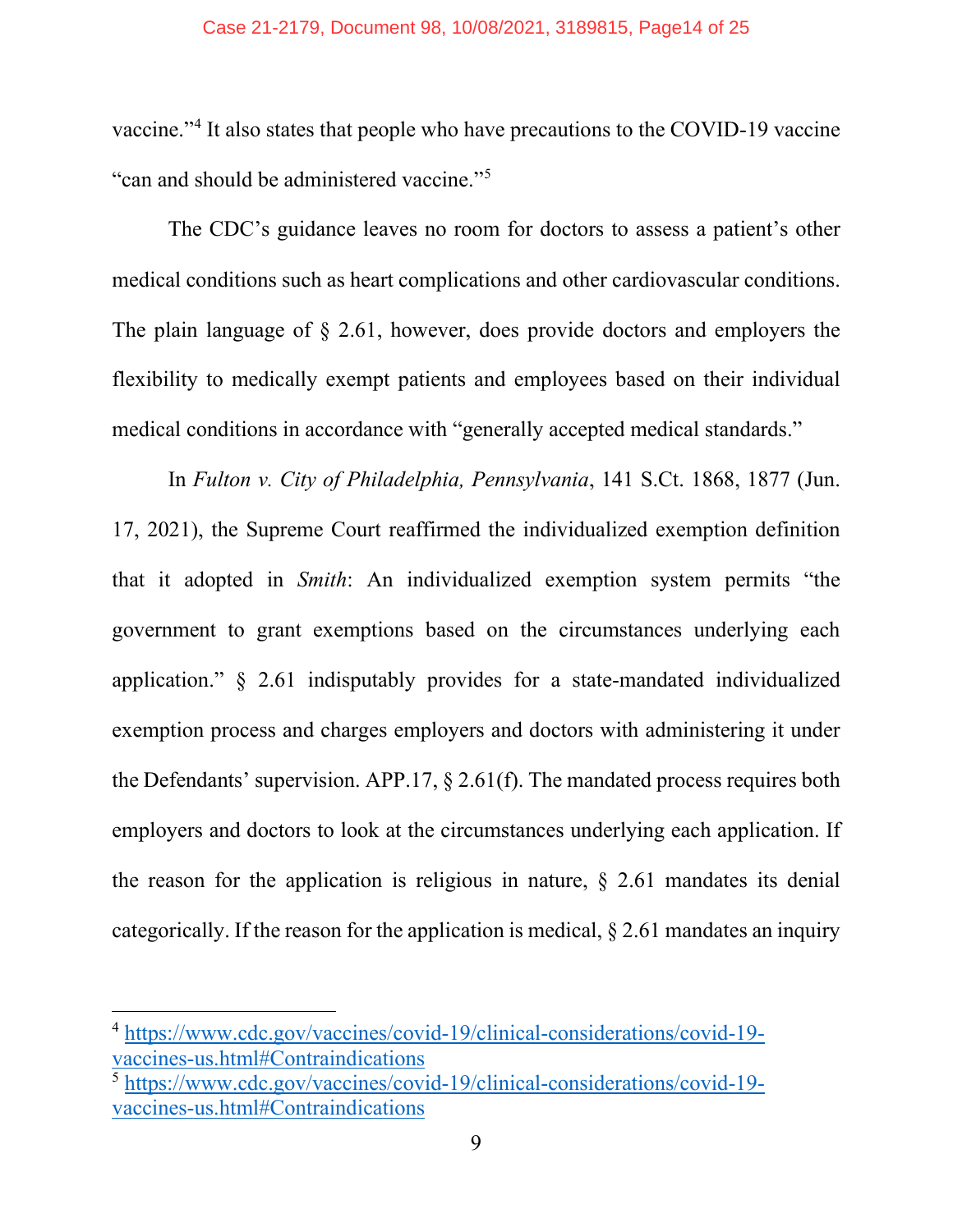into the circumstances underlying the reason and mandates that doctors and employers exercise discretion in deciding which exemptions to approve.

The Defendants' claim that the standards governing discretion in a system of individualized exemptions must be broad and ambiguous to justify First Amendment review has no basis in precedent from the Supreme Court or this Court. *Fulton* and *Smith* are clear. When exemptions are issued based on the circumstances underlying each individual application, a system of individualized exemptions exists and must accommodate religious ones as well. *Fulton*, 141 S.Ct. at 1877.

The Defendants also attempt to bootstrap this Court's decision in *Central Rabbinical Cong. v. New York City Dep't of Health & Mental Hygiene*, 763 F.3d 183 (2d Cir. 2014) into an end run around the Free Exercise Clause's "general applicability" requirements. In *Central Rabbinical Cong.*, the Court held that a law is "not generally applicable if it is substantially underinclusive such that it regulates religious conduct while failing to regulate secular conduct that is at least as harmful to the legitimate government interests purportedly justifying it." 763 F.3d at 197. *Central Rabbinical Cong*.'s formulation of the "substantially underinclusive" test, however, no longer predominates in the aftermath of *Roman Catholic Diocese of Brooklyn v. Cuomo*, 141 S.Ct. 63 (2020) and *Tandon v. Newsom*, 141 S.Ct. 1294 (Apr. 9, 2021).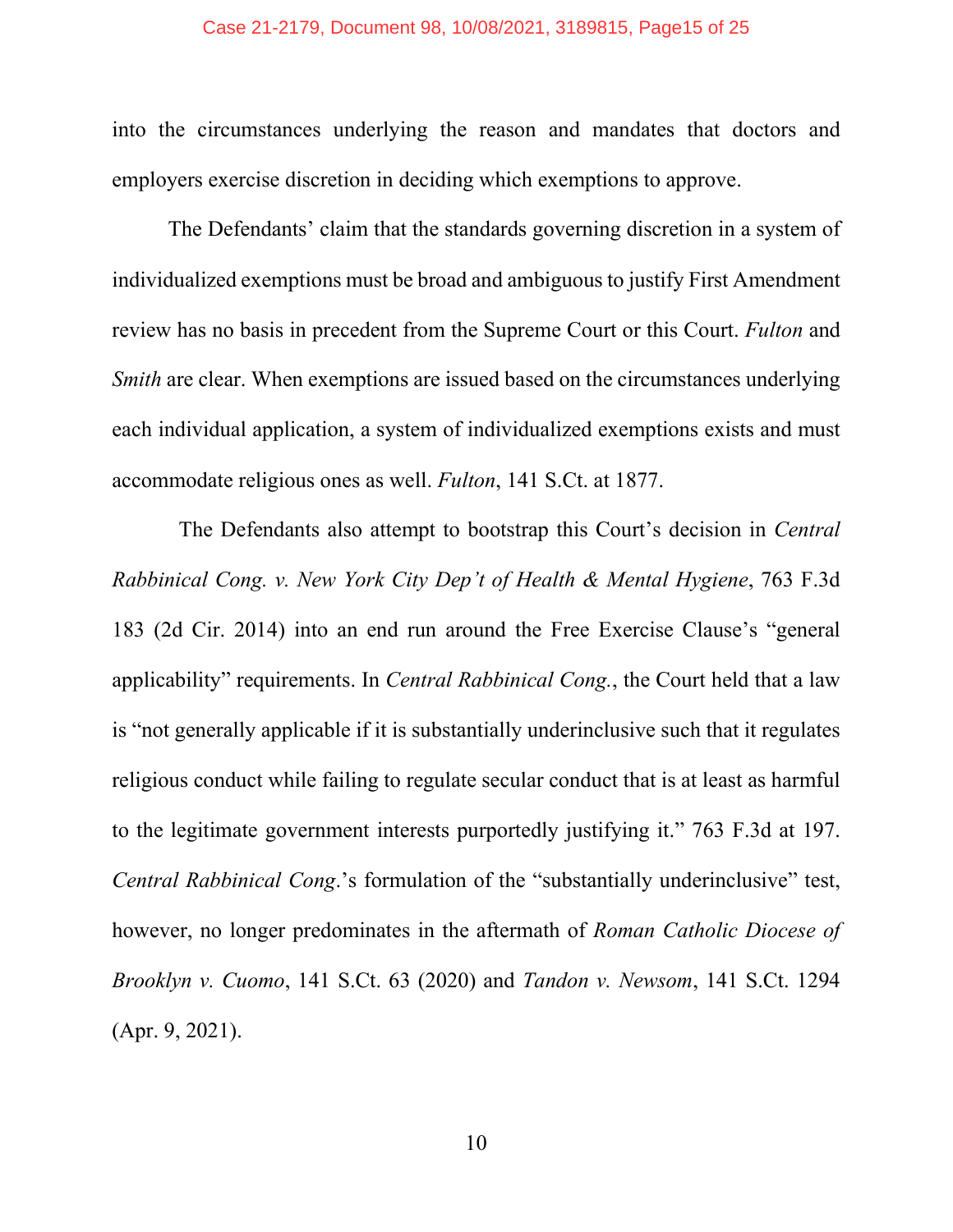*Tandon* establishes that "government regulations are not neutral and generally applicable, and therefore trigger scrutiny under the Free Exercise Clause, whenever they treat *any* comparable secular activity more favorably than religious exercise." 141 S.Ct. at 1296 (citing *Cuomo*, 141 S.Ct. at 67-68) (emphasis in original). In the context of the COVID-19 pandemic, *Cuomo* and *Tandon* both establish that "comparability" examines whether secular and religious activities pose the same risks to spreading COVID-19. *Cuomo*, 141 S.Ct. at 67; *Tandon*, 141 S.Ct. at 1296. Their emphasis on "*any* comparable secular activity" does not permit the consideration of collective impact, but rather of the individual risk posed by individualized exemption.

The Defendants concede that "the medical exemption does raise the risk of COVID-19 transmission from medically ineligible staff…." Br. at 51-52. They, however, argue that it does not rise to the same degree as religious exemptions do though under a collective impact theory. Br. at 51-55.

Their concession is fatal to their efforts to avoid strict scrutiny because it concedes that the risks are the same. Although the Defendants stopped just short of admitting that a medically exempt person poses the exact same risks of contracting and transmitting COVID-19 as a religiously exempt person does, no scientific or logical evidence would require the Court to stop there. COVID-19 will not walk up to an unvaccinated healthcare worker in a hospital, tap them on the shoulder, and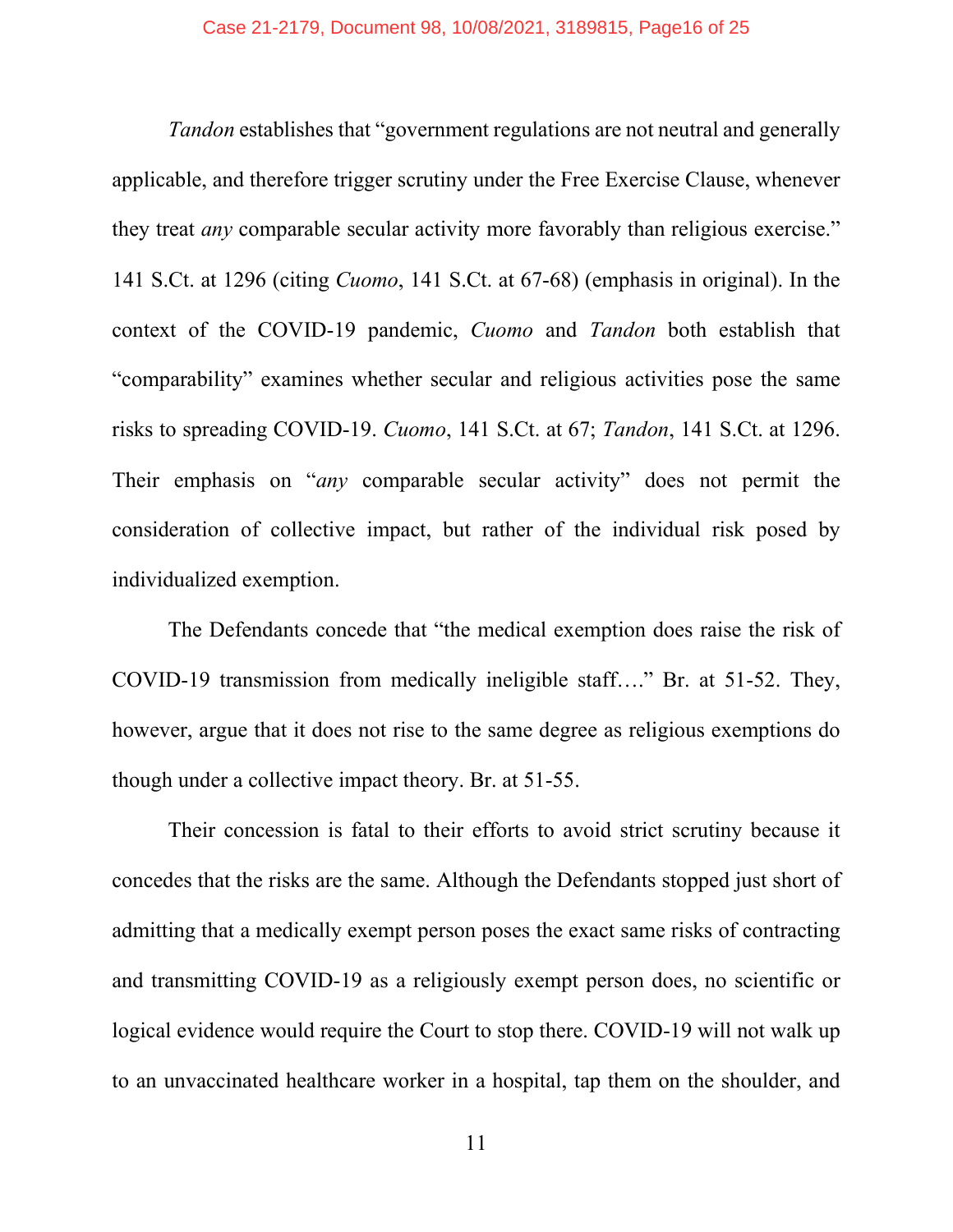ask them why they are not vaccinated before infecting them. It will not ask them why they are not vaccinated before using them to transmit COVID-19 or any of its variants. In other words, unvaccinated individuals who assert a religious exemption pose the same risks that unvaccinated individuals who assert a medical exemption do. Thus, § 2.61's allowance of the latter, but not the former, fails the general applicability analysis required by *Cuomo*, *Tandon*, and *Fulton*.

## <span id="page-16-0"></span>**III. New York Can Reach Herd Immunity In Its Healthcare Community Without Eliminating Its Religious Exemption, Thus Failing The Narrow Tailoring Prong Of Strict Scrutiny.**

The Defendants argue that the Plaintiffs err in arguing that the emergency rule is unnecessary because New York's healthcare sector has reached herd immunity. Br. at 61, n.61. They, however, distort the Plaintiffs' argument. The Plaintiffs do not argue that a COVID-19 vaccination mandate is unnecessary to achieve herd immunity. Instead, they argue that eliminating religious exemptions are unnecessary to achieve herd immunity, and the Defendants' own data supports the Plaintiffs' position.

According to the World Health Organization (WHO), the highest vaccination rate necessary to achieve herd immunity for any known disease is 95% for measles.<sup>6</sup> While neither independent scientists or the Defendants' public health experts have

<span id="page-16-1"></span><sup>6</sup> [https://www.who.int/news-room/q-a-detail/herd-immunity-lockdowns-and-covid-](https://www.who.int/news-room/q-a-detail/herd-immunity-lockdowns-and-covid-19)[19](https://www.who.int/news-room/q-a-detail/herd-immunity-lockdowns-and-covid-19)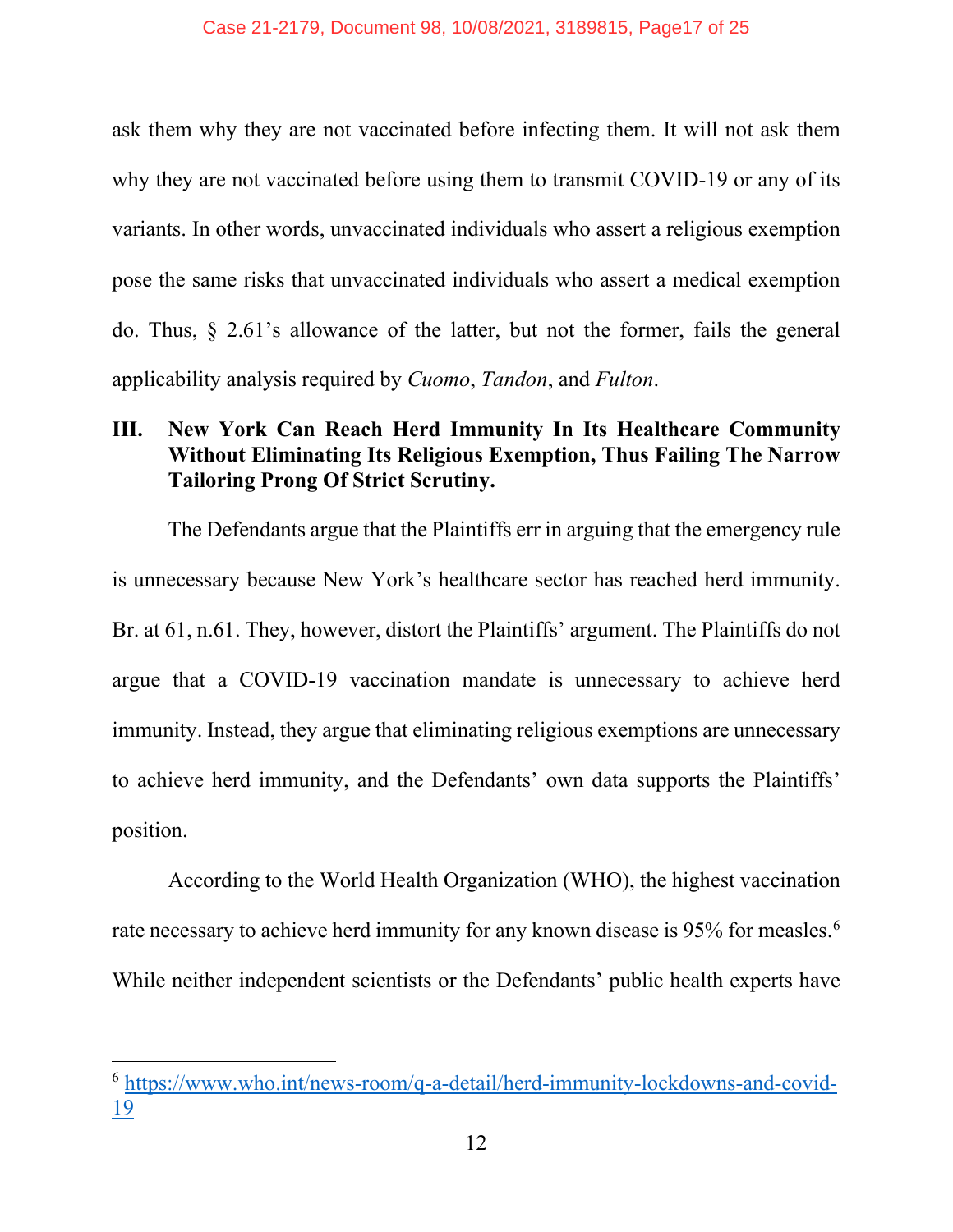definitively established a percentage of vaccination necessary to achieve herd immunity against  $COVID-19<sub>1</sub>$ <sup>[7](#page-17-0)</sup> the Defendants obviously do not believe that herd immunity for COVID-19 needs to be 100% or they would not allow medical exemptions in § 2.61.

According to an October 5, 2021 declaration of the Defendants' Deputy Director the Center for Health Care Provider Services and Oversight at the New York State Department of Health, Valerie A. Deetz, New York will achieve a 97.4% fully vaccinated rate among nursing home healthcare workers once they have completed all of their vaccinations according to self-reported data. *See* ADD34 to Brief of The Appellees. 0.5% have received medical exemptions, and 2.1% have received "other" exemptions, which Ms. Deetz assumes to constitute religious exemptions only. *See* ADD34 to Brief of the Appellees.

Likewise, in adult care facilities that self-reported data, the data shows that 91.7% of healthcare workers will be fully vaccinated once they complete all of their vaccinations. *See* ADD34 to Brief of the Appellees. Only 0.5% have claimed medical exemptions while 1.4% have claimed "other" status, which Ms. Deetz

<span id="page-17-0"></span> $7$  The foremost authority on the pandemic, Dr. Anthony Fauci, has never gone higher than 85% on his prognostication of what percentage of the population needs to be vaccinated to achieve herd immunity. He also bet his house that COVID-19 is not as contagious as measles. *See* [https://www.nytimes.com/2020/12/24/health/herd](https://www.nytimes.com/2020/12/24/health/herd-immunity-covid-coronavirus.html)[immunity-covid-coronavirus.html](https://www.nytimes.com/2020/12/24/health/herd-immunity-covid-coronavirus.html)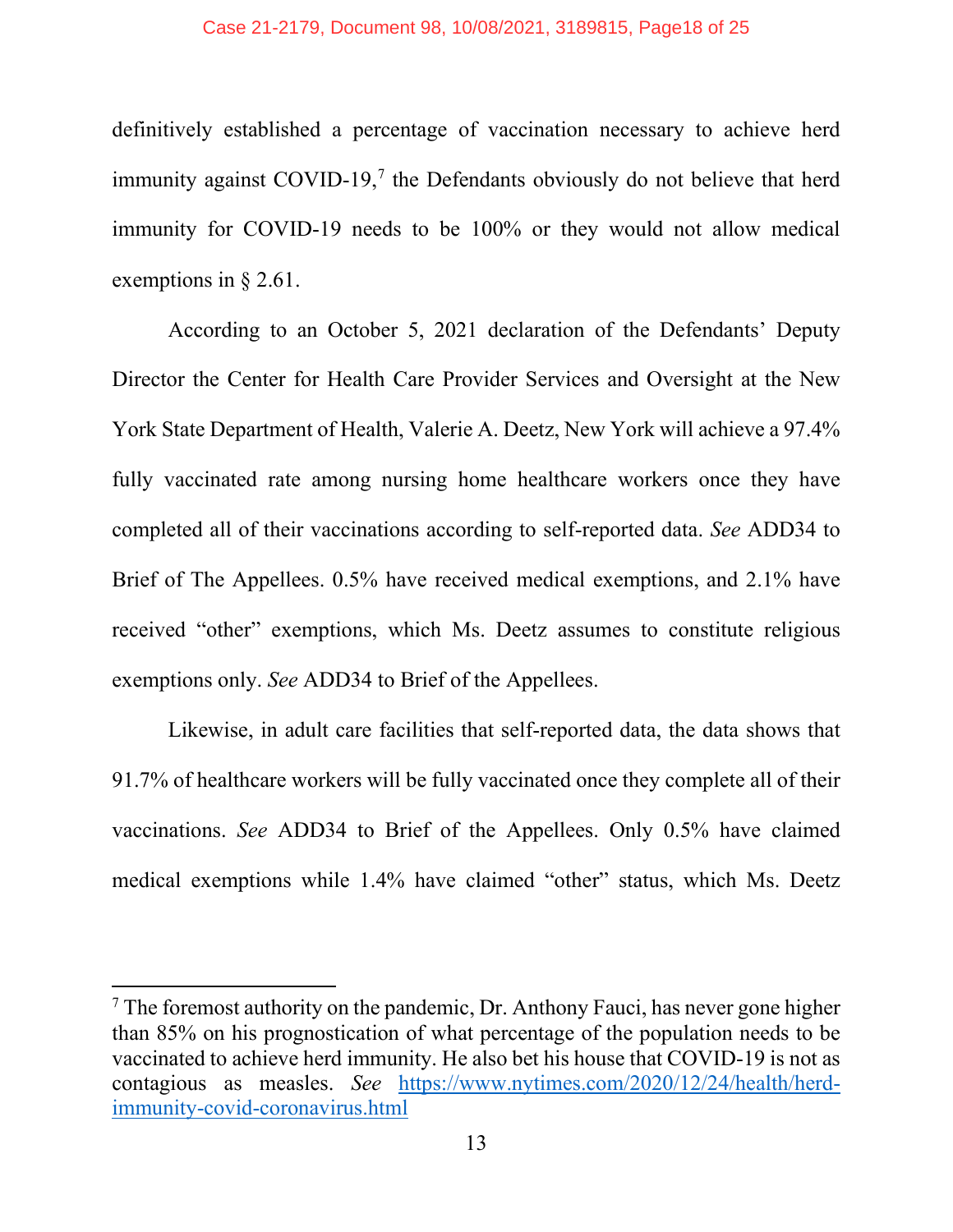#### Case 21-2179, Document 98, 10/08/2021, 3189815, Page19 of 25

concedes is not indicative of religious exemptions. *See* ADD34 to Brief of the Appellees.

This data – combined with the Defendants' concession by act that herd immunity does not require a 100% vaccination rate, Dr. Fauci's herd immunity/vaccination prognostications, and the highest vaccination rates for herd immunity reported by the WHO – conclusively demonstrate that religious exemptions do not pose any more of a threat to securing the public's health and safety through herd immunity than medical exemptions do.

The Defendants' reliance on the dangers posed by the Delta variant do not change the equation. Br. at 61, n.61. No vaccines exist to specifically combat the Delta variant. Instead, the Defendants will rely on the same COVID-19 vaccines to offer protection against the Delta variant. In other words, the Delta variant changes nothing about the nature of the vaccinations being administered to control it, and eliminating religious exemptions to the Defendants' COVID-19 vaccination mandate are wholly unnecessary to achieve herd immunity.

Thus, even if the Court permits the Defendants to justify individualized exemptions with a comparative, collective impact analysis,<sup>[8](#page-18-0)</sup> it still fails a "narrow tailoring" analysis, which requires the Defendants to show that the collective impact

<span id="page-18-0"></span><sup>&</sup>lt;sup>8</sup> The Plaintiffs do not concede such an analysis is permissible under or consistent with the Supreme Court's Free Exercise Clause precedents.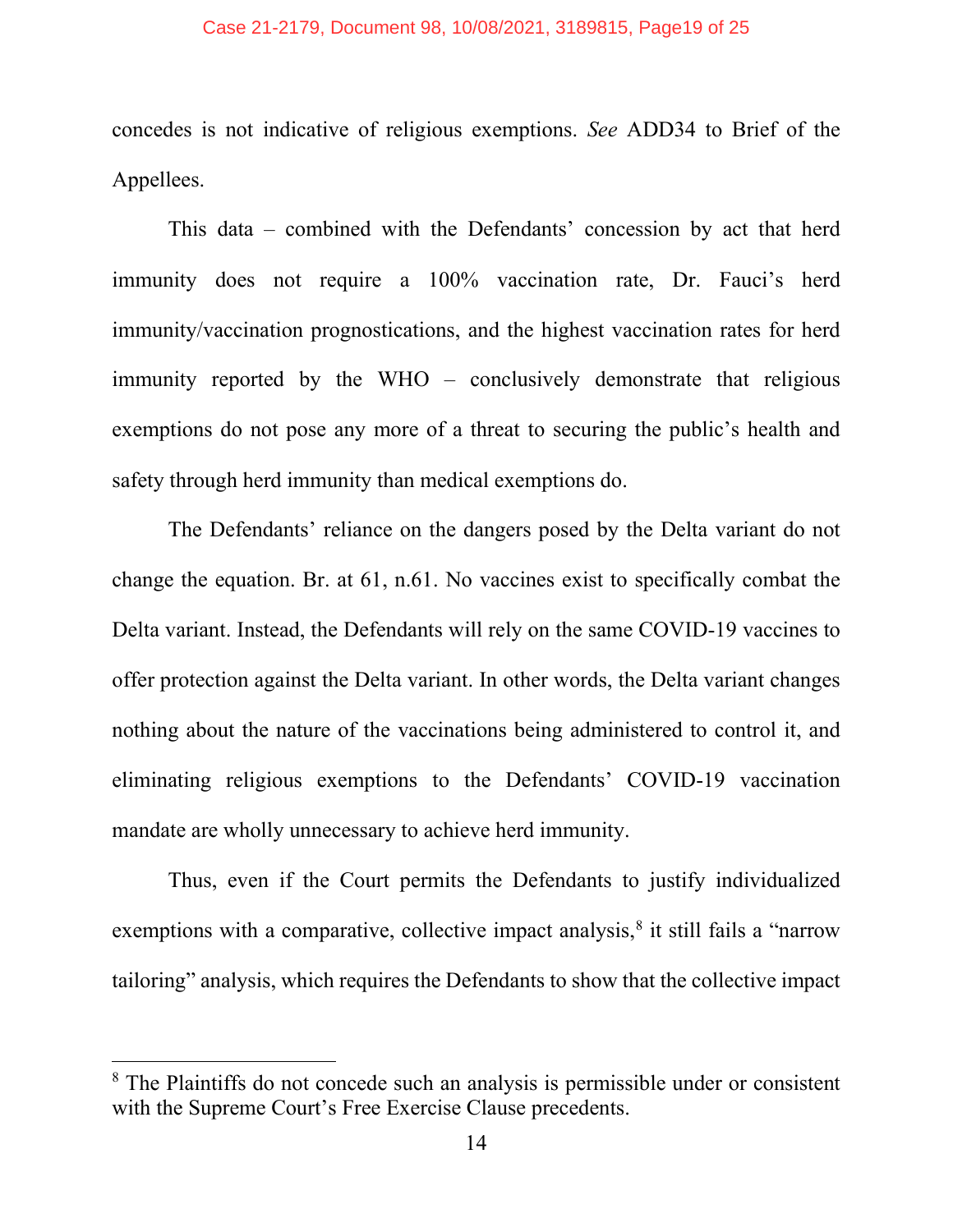of religious exemptions would be more dangerous than the collective impact of medical exemptions to establishing herd immunity and cannot be effectively addressed by any other means. *Reed v. Town of Gilbert, Ariz*., 576 U.S. 155, 172 (2015). Neither religious exemptions nor medical exemptions threaten the Defendants' interest in achieving a vaccination rate high enough to establish herd immunity to COVID-19. Based on the data that the Defendants have supplied, religious exemptions account for just over 2% of unvaccinated healthcare workers, which is 3 percentage points lower than the highest vaccination rate for herd immunity for any disease and 13 percentage points lower than Dr. Fauci's prognostications. Combined with medical exemptions, New York healthcare workers exempt from vaccination requirements make up less than 3% of its total healthcare population.

The Defendants could have achieved herd immunity simply by issuing a version of § 2.61 that allowed for both religious and medical exemptions. The same accommodations that applied for medical exemptions can be equally effective as applied to religious exemptions.<sup>[9](#page-19-0)</sup> If they had concerns about the abuse of religious exemptions, they could have mandated steps to curb such abuse. In other words, the

<span id="page-19-0"></span><sup>&</sup>lt;sup>9</sup> The Defendants' explanation for why the same accommodations will not work for those who are religiously exempt borders on a concession that the precautions are only mitigative instead of preventive. Br. at 60-61 (reciting the limitations of masks and testing). They return to their collective impact argument, which the Plaintiffs have addressed at length already. Br. at 62-63.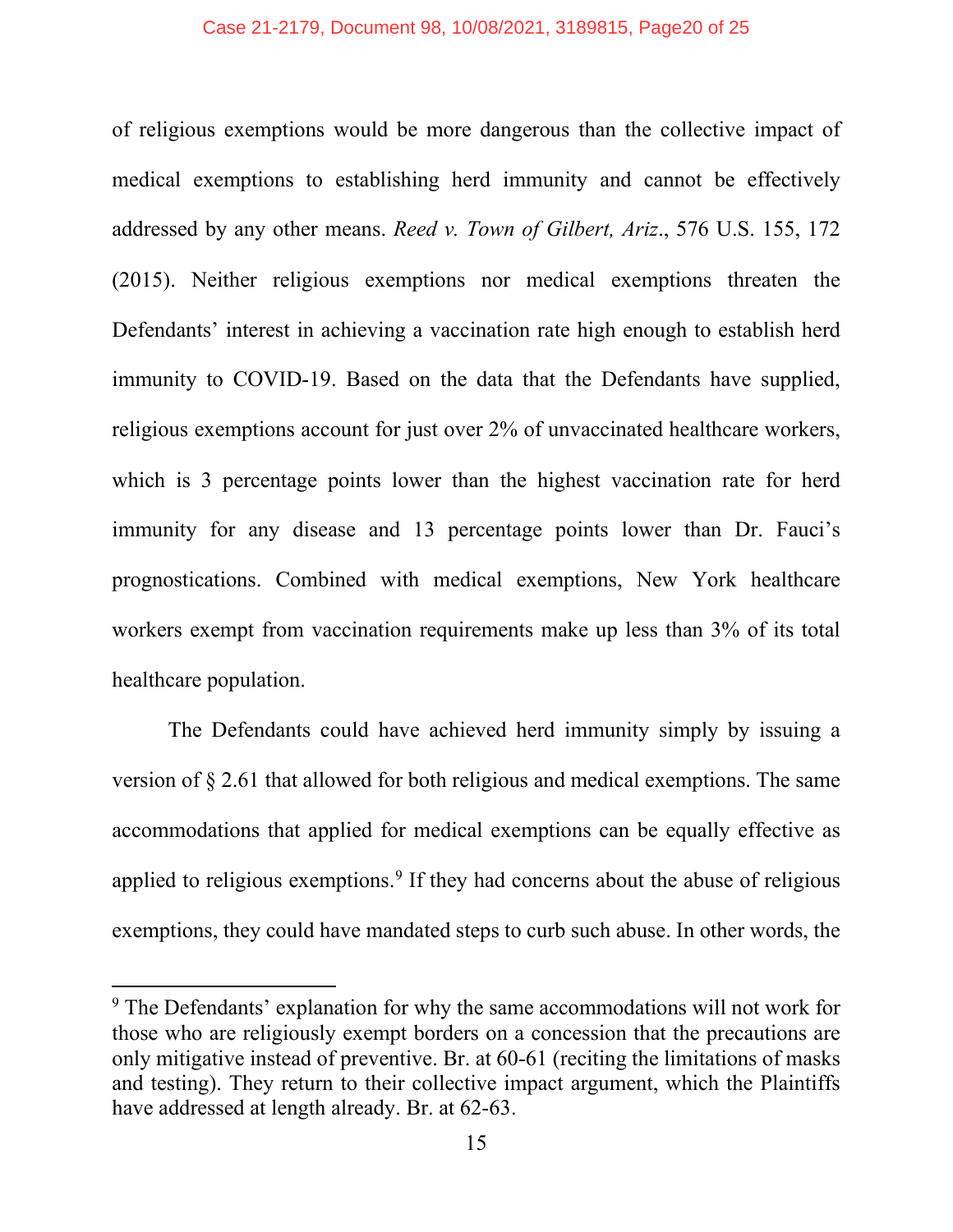Defendants did not need to take the harsh step of banishing those with sincere religious beliefs against taking the currently available COVID-19 vaccines from the healthcare industry. They had far more reasonable and equally effective options to achieve their interests. Thus, § 2.61 fails a "narrow tailoring" analysis.

## <span id="page-20-0"></span>**IV. The Defendants' Accusation That The Plaintiffs Claim A Substantive Due Process Right To Expose Themselves And Others To Infection Improperly Distorts The Plaintiffs' Claim And Fails To Address Its Merits At All.**

The Defendants characterize the Plaintiffs' substantive due process claim as a claim "that they have a right to work at healthcare facilities in positions where they could expose themselves and others to infection without receiving a vaccination." Br. at 63. They do not even bother to challenge the Plaintiffs' actual assertions of fundamental unenumerated rights to privacy, medical freedom, and bodily autonomy – rights with a firm foundation in the Supreme Court precedents of *Roe v. Wade*, 410 U.S. 113 (1973); *Planned Parenthood v. Casey*, 505 U.S. 833 (1992); *Cruzan v. Director, Missouri Department of Health*, 497 U.S. 261 (1990); and *Winston v. Lee*, 470 U.S. 753 (1985). Thus, the Court should find that they have waived any challenge to the actual fundamental unenumerated rights claims that the Plaintiffs have asserted.

Even if the Court finds that the Defendants have not waived their challenge to the fundamental nature of the unenumerated rights that the Plaintiffs assert, the Defendants' challenge is unworthy of the Court's consideration. They have focused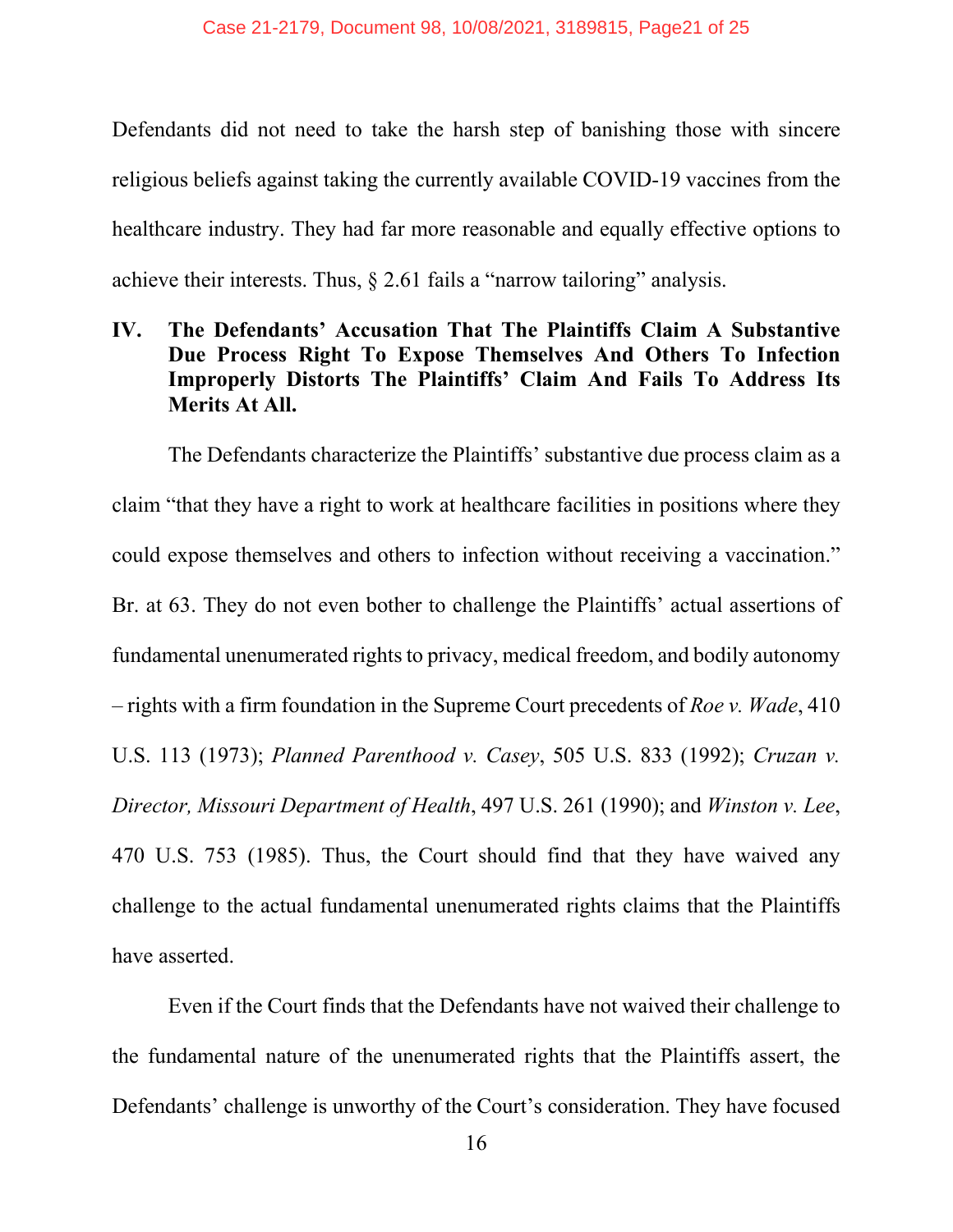#### Case 21-2179, Document 98, 10/08/2021, 3189815, Page22 of 25

completely on launching a personal attack on the Plaintiffs' decisions on what is best for their health, well-being, and morals instead of actually disputing whether the Constitution protects the rights that the Plaintiffs assert.

The only legal argument that the Defendants make is that *Philips* has foreclosed all Fourteenth Amendment fundamental unenumerated rights claims. Br. at 63. *Philips*, however, simply relied on *Jacobson* to summarily dispose of claims of generalized Fourteenth Amendment liberty. *Philips*, 775 F.3d at 542. As Justice Gorsuch's *Cuomo* concurrence indicates, the law has changed significantly since *Philips*, and courts must apply ordinary rules of constitutional scrutiny rather than *Jacobson*'s plenary override rule in the public health context. *Roman Catholic Diocese of Brooklyn v. Cuomo*, 141 S.Ct. 63, 70-71 (2020) (Gorsuch, J. concurring).

The Defendants offer nothing to dispute this proposition, and, beyond urging a blind adherence to non-controlling precedent, they cannot dispute it. New York State Health Regulation, Title 10, § 2.61 clearly burdens all of the fundamental unenumerated rights that the Plaintiffs assert. Thus, consistent with the precedents establishing those rights, the Court should apply strict scrutiny to  $\S$  2.61 in consideration of the Plaintiffs' Fourteenth Amendment claim, and the Defendants offer no argument as to whether § 2.61 can survive strict scrutiny on the Plaintiffs' Fourteenth Amendment claim. For those reasons, the Court should reverse the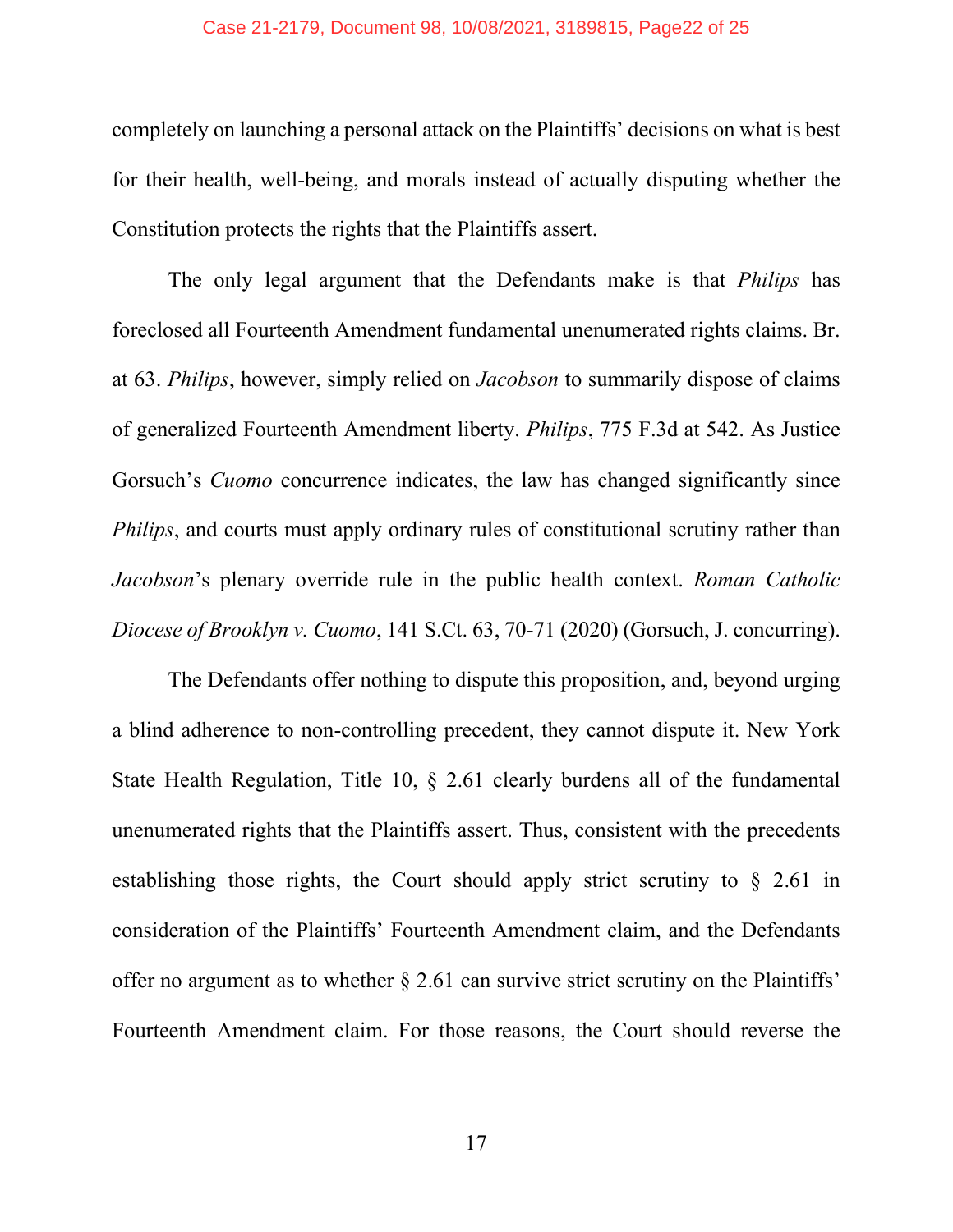district court's denial of a preliminary injunction on the Plaintiffs' Fourteenth Amendment claims.

## **CONCLUSION**

<span id="page-22-0"></span>For the foregoing reasons as well as those contained in the Plaintiffs' opening brief, the Court should reverse the district court's denial of the Plaintiffs' motion for a preliminary injunction.

Dated: October 8, 2021 Respectfully Submitted,

/s/ Norman A. Pattis /s/ /s/ Cameron L. Atkinson /s/ /s/ Earl A. Voss /s/ Norman A. Pattis, Esq. Cameron L. Atkinson, Esq. Earl A. Voss, Esq. PATTIS & SMITH, LLC 383 Orange Street, 1<sup>st</sup> Fl. New Haven, CT 06511 T: (203) 393-3017 F: (203) 393-9745 npattis@pattisandsmith.com catkinson@pattisandsmith.com avoss@pattisandsmith.com

*Attorneys for Plaintiffs-Appellants*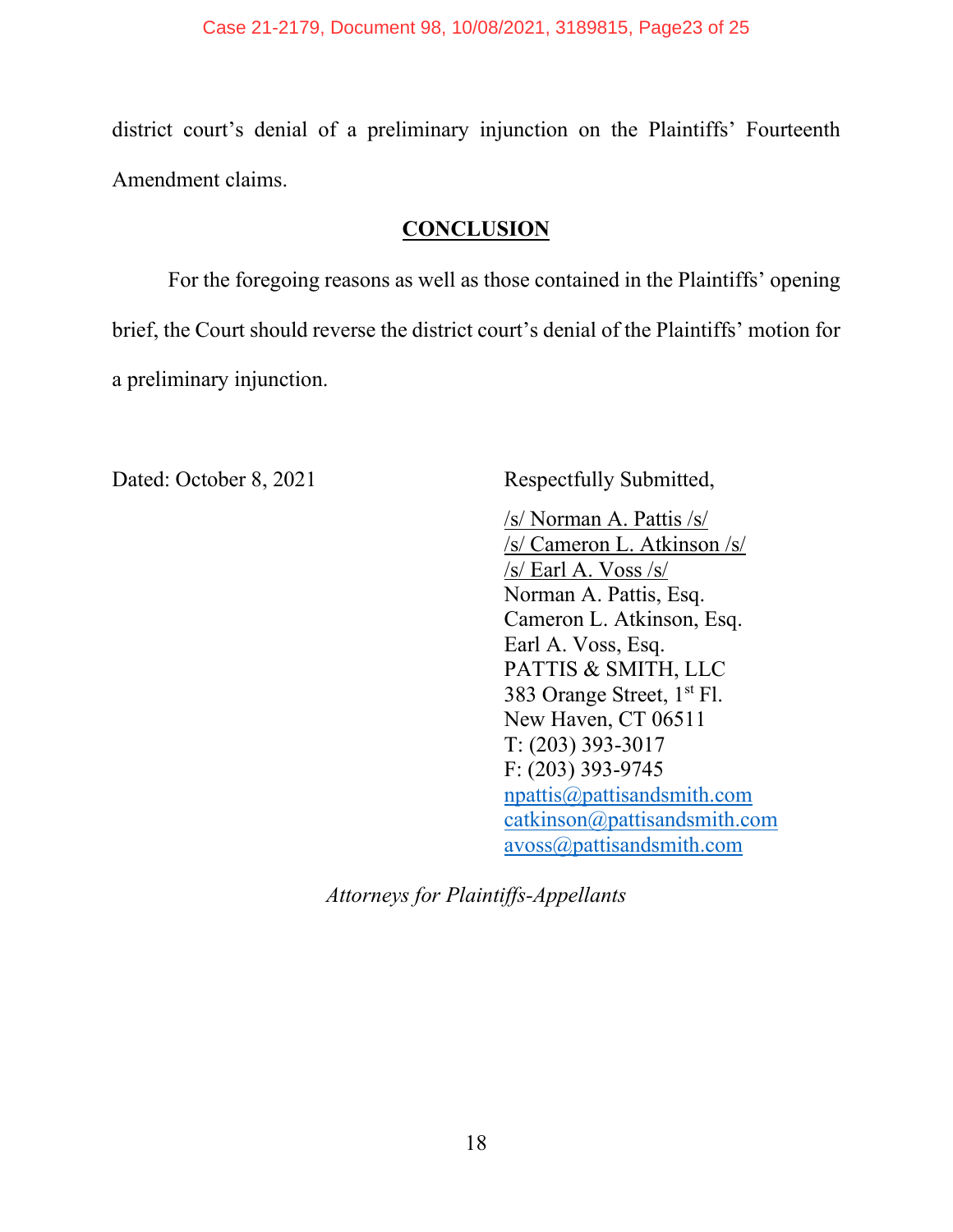## <span id="page-23-0"></span>**CERTIFICATE OF COMPLIANCE WITH TYPE-VOLUME LIMITATION**

I hereby certify that:

- 1. This brief complies with the type-volume limitation of Local R. 32.1 because it contain 3,891 words, excluding the parts of the brief exempted by Fed. R. App. P. 32, as determined by the word counting feature of Microsoft Word 2016.
- 2. This brief complies with the typeface requirements of Fed. R. App. P. 32 and the typestyle requirements of Fed. R. App. P. 32 because it has been prepared in a proportionally spaced typeface using Microsoft Word 2016 in 14-point font.

Dated: October 8, 2021

/s/ Cameron L. Atkinson /s/ Cameron L. Atkinson